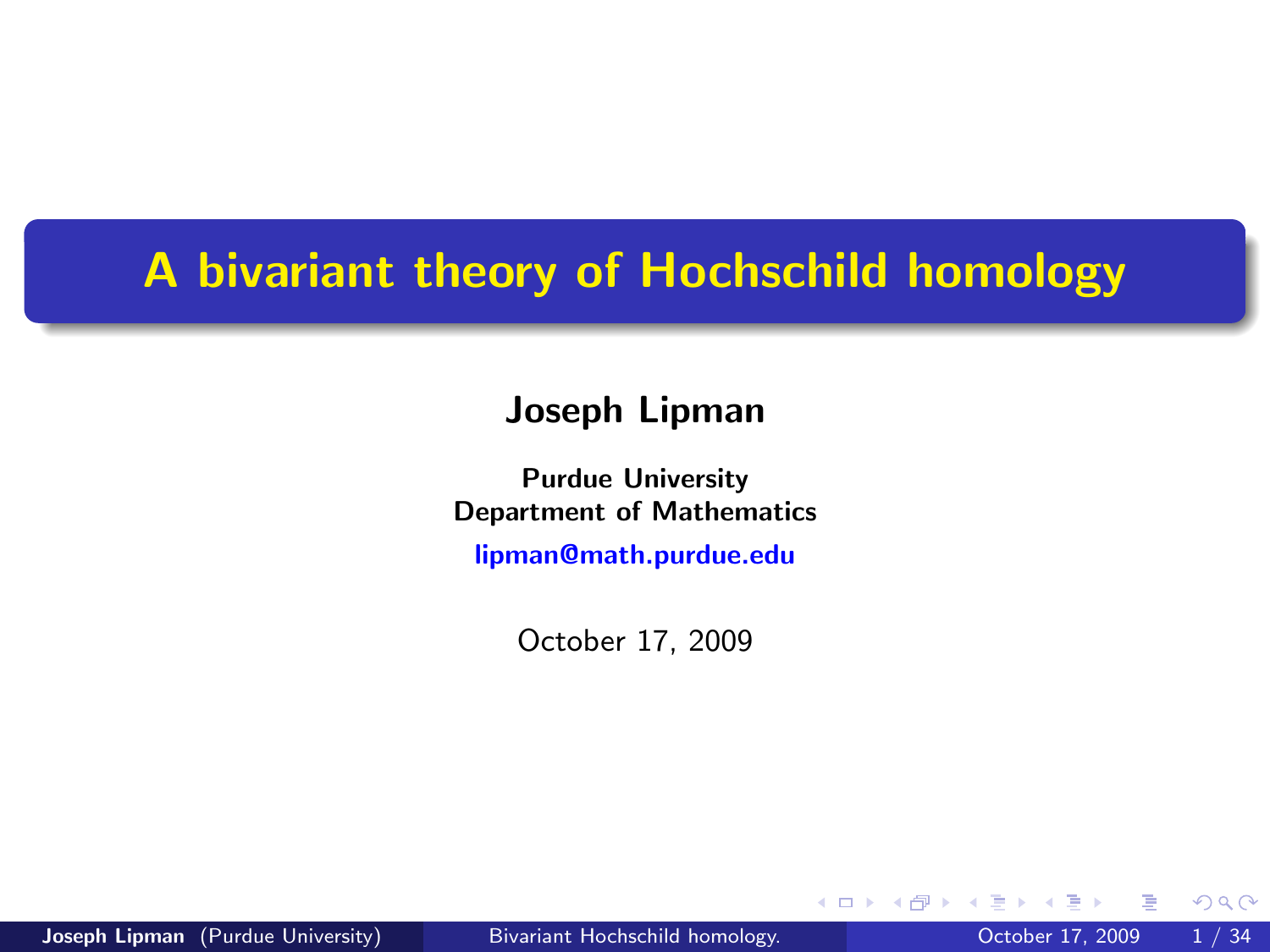Joint work with Leo Alonso and Ana Jeremías (Santiago de Compostela, Spain).

- [Bivariant theories.](#page-2-0)
- 2 [Basics of Grothendieck Duality](#page-10-0)
	- [Relative fundamental class](#page-16-0)
	- [Bivariant Hochschild theory](#page-20-0)
- 5 [Bivariant Hochschild homology and cohomology](#page-30-0)

4 D F

 $200$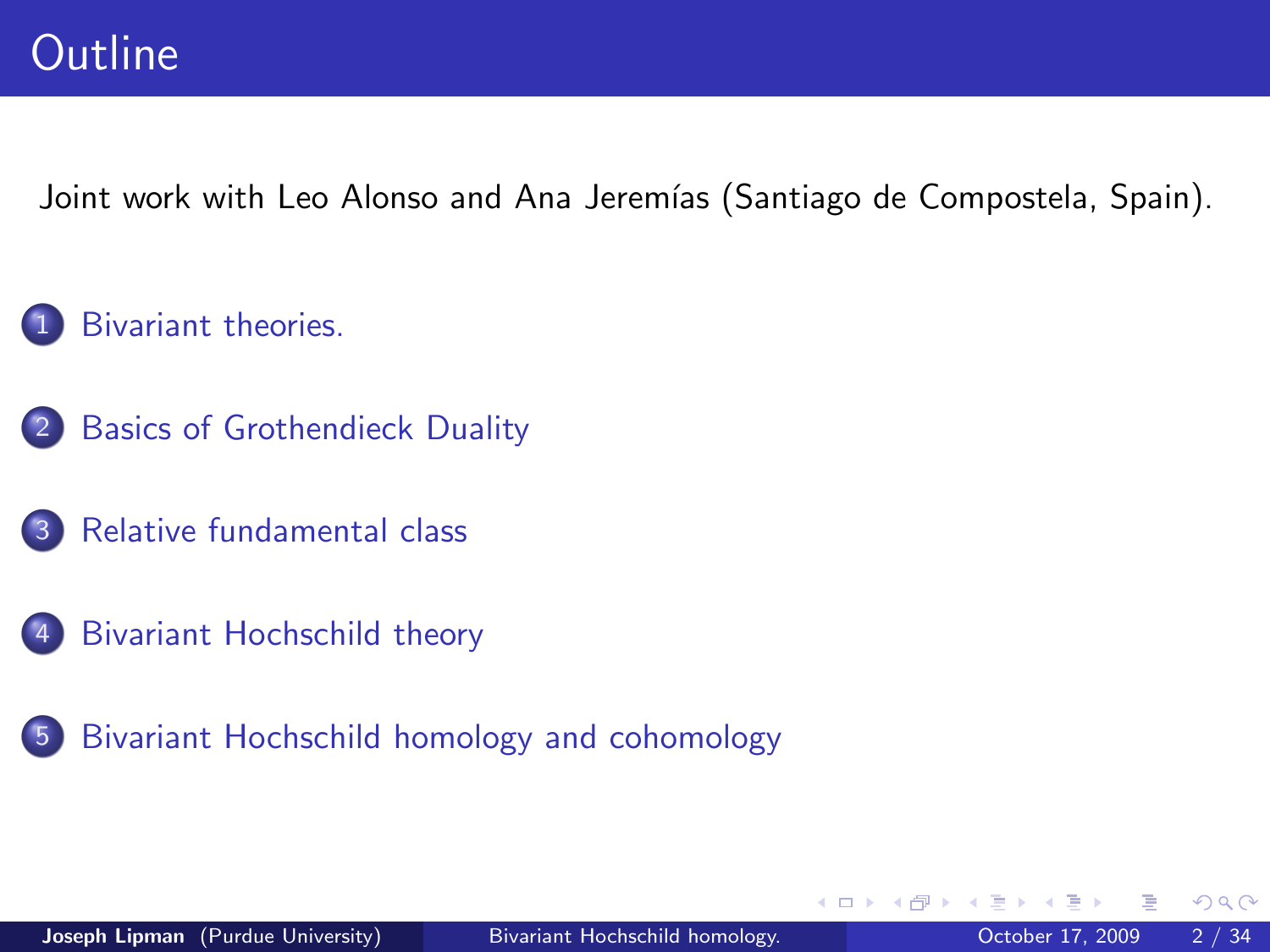# 1. Bivariant theories.

To extend the co/homology theory of manifolds, with its products (cup for cohomology, intersection for homology), and functorialities (contravariance for cohomology, covariance for homology—or vice-versa, via Gysin maps), to more general contexts, Fulton and Macpherson formulated and developed the notion of a Bivariant Theory.

In bivariant theories, homology and cohomology, which are much the same for manifolds, because of Poincaré duality, get separated into a pair of interacting functors, one contravariant and the other covariant.

The language of bivariant theories is useful in many contexts, for example in Intersection Theory and in Riemann-Roch-type theorems.

<span id="page-2-0"></span>Presented today will be a bivariant theory relevant to the Hochschild co/homology theory on the category S of schemes that are flat, separated and essentially of finite-type over a fixed noetherian scheme  $S$ , a theory heavily involving Grothendieck duality.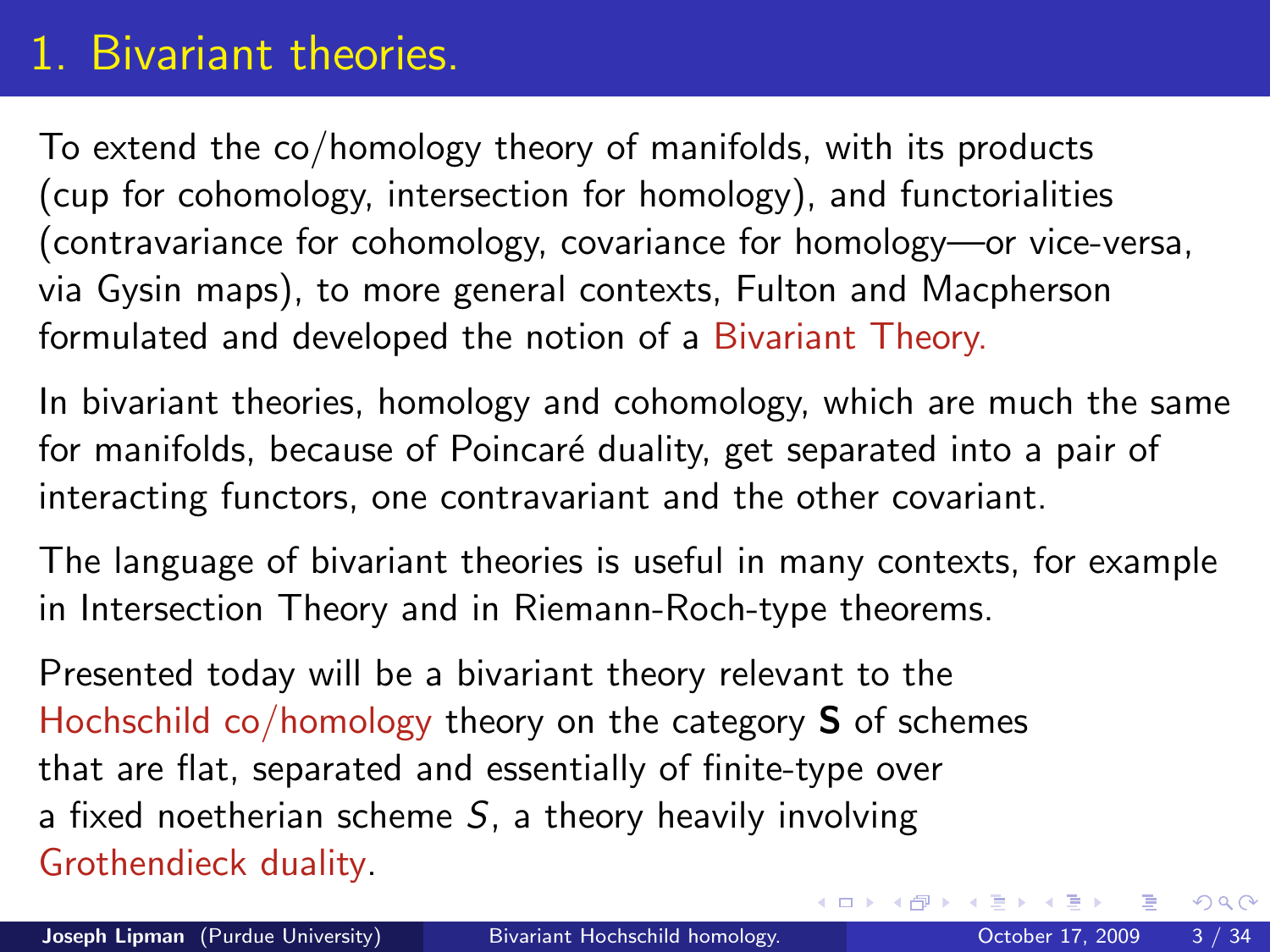# Ingredients of a bivariant theory

- **4** An underlying category **C**. (In our case, S.)
- **2** A map T taking each **C**-map  $X \rightarrow Y$  to a graded abelian group  $\mathcal{T}(X \to Y) = \oplus_{i \in \mathbb{Z}} \mathcal{T}^i(X \to Y).$ (In our case, to be specified below.)
- <sup>3</sup> A class of maps in **C** called confined maps. (In our case, the proper S-maps.)
- 4 A class of oriented commutative squares in C, called independent squares



(In our case, fiber squares with étale  $g$  and  $g'$ [.\)](#page-4-0)

 $200$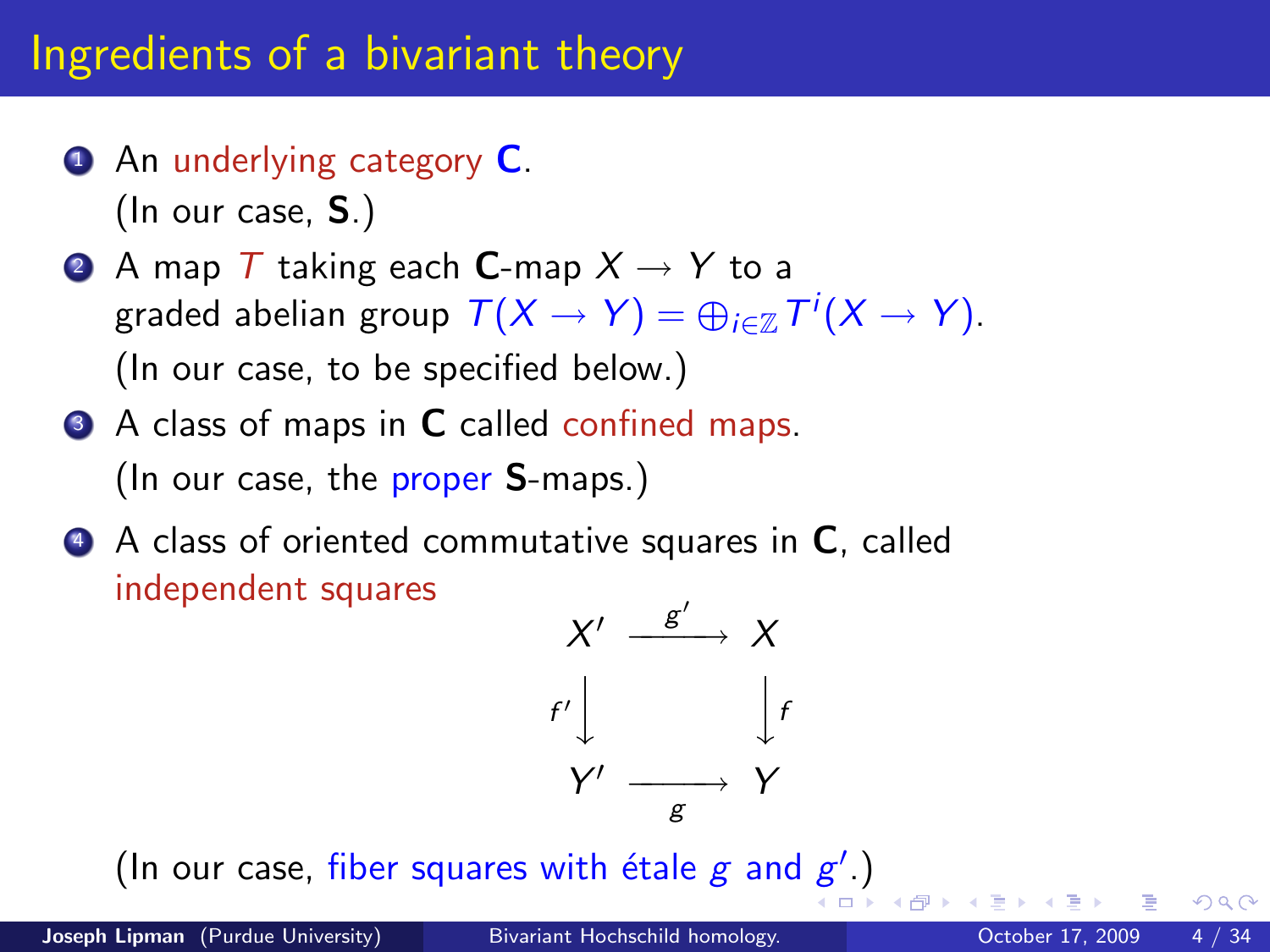- **1** The class of confined maps contains all identities; and it is stable under composition.
- **2** The class of independent squares contains all squares **d** such that  $\mathbf{g}=\mathbf{g}'=$  id; and is stable for vertical and horizontal juxtaposition.

$$
X' \xrightarrow{g'} X \qquad X \xrightarrow{h'} X'' \qquad X' \xrightarrow{h' \circ g'} X''
$$
  

$$
f' \downarrow d \qquad f \& f \downarrow d' \qquad f'' \text{ ind't} \implies f' \downarrow d' \circ d \qquad f'' \text{ ind't.}
$$
  

$$
Y' \xrightarrow{g'} Y \qquad Y \xrightarrow{h} Y'' \qquad Y' \xrightarrow{h \circ g'} Y
$$

<span id="page-4-0"></span>**3** In an independent square **d**, if  $f$  (or  $g$ ) is confined then so is  $f'$ (or  $g'$ , respectively).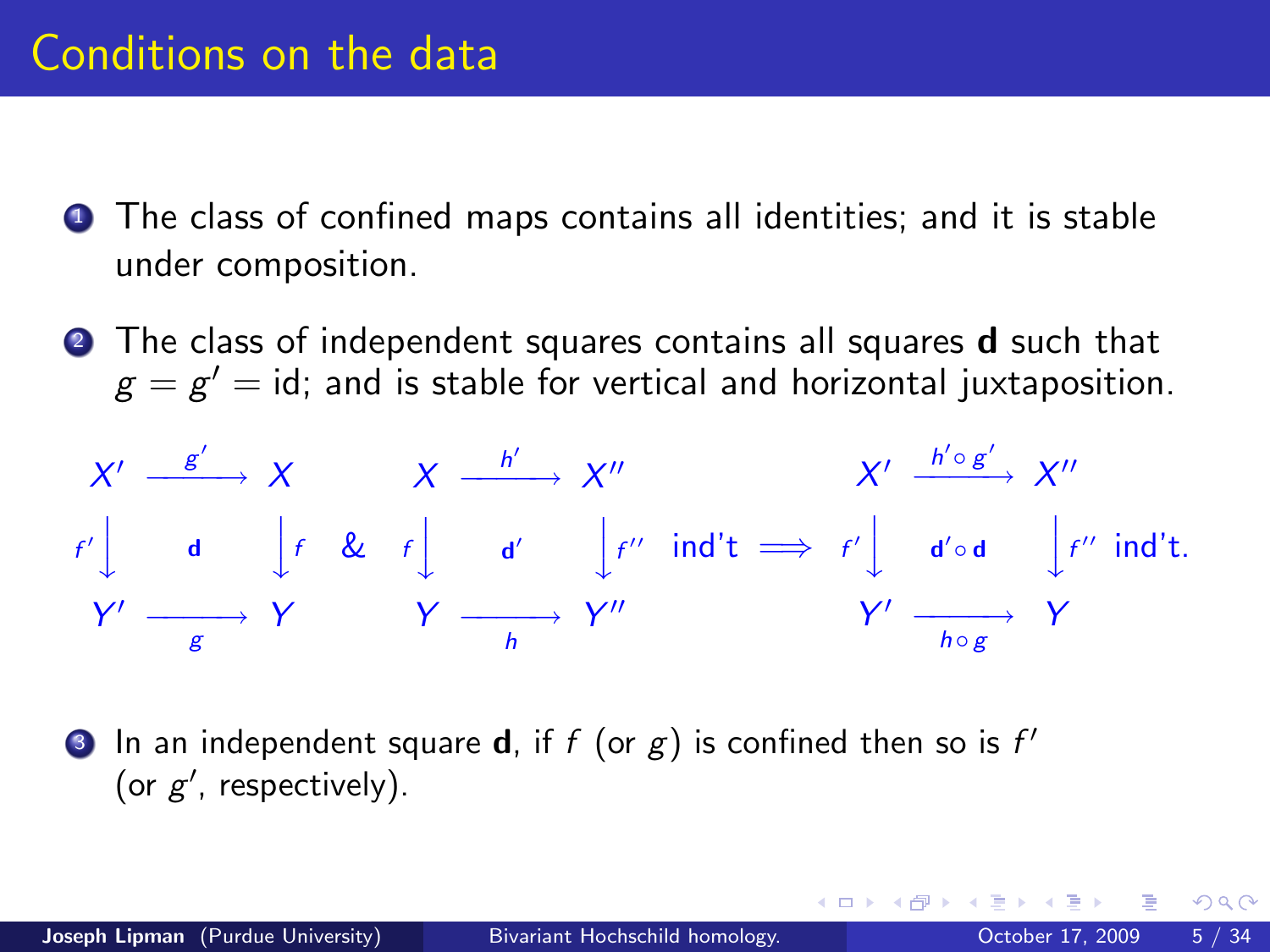### Operations for a bivariant theory

**Product:** For  $f: X \to Y$  and  $g: Y \to Z$  in **C**, homomorphisms  $T^{i}(X \xrightarrow{f} Y) \otimes T^{j}(Y \xrightarrow{g} Z) \longrightarrow T^{i+j}(X \xrightarrow{g \circ f} Z) \quad (i, j \in \mathbb{Z}).$ 

**Pushforth:** For  $X \xrightarrow{f} Y \xrightarrow{g} Z$  in **C**, with f confined, homomorphisms  $f_{\star} \colon T^{i}(X \xrightarrow{gf} Z) \longrightarrow T^{i}(Y \xrightarrow{g} Z) \quad (i \in \mathbb{Z}).$ 

Pullback: For each independent square



homomorphisms

$$
g^* \colon T^i(X \xrightarrow{f} Y) \longrightarrow T^i(X' \xrightarrow{f'} Y')
$$

 $200$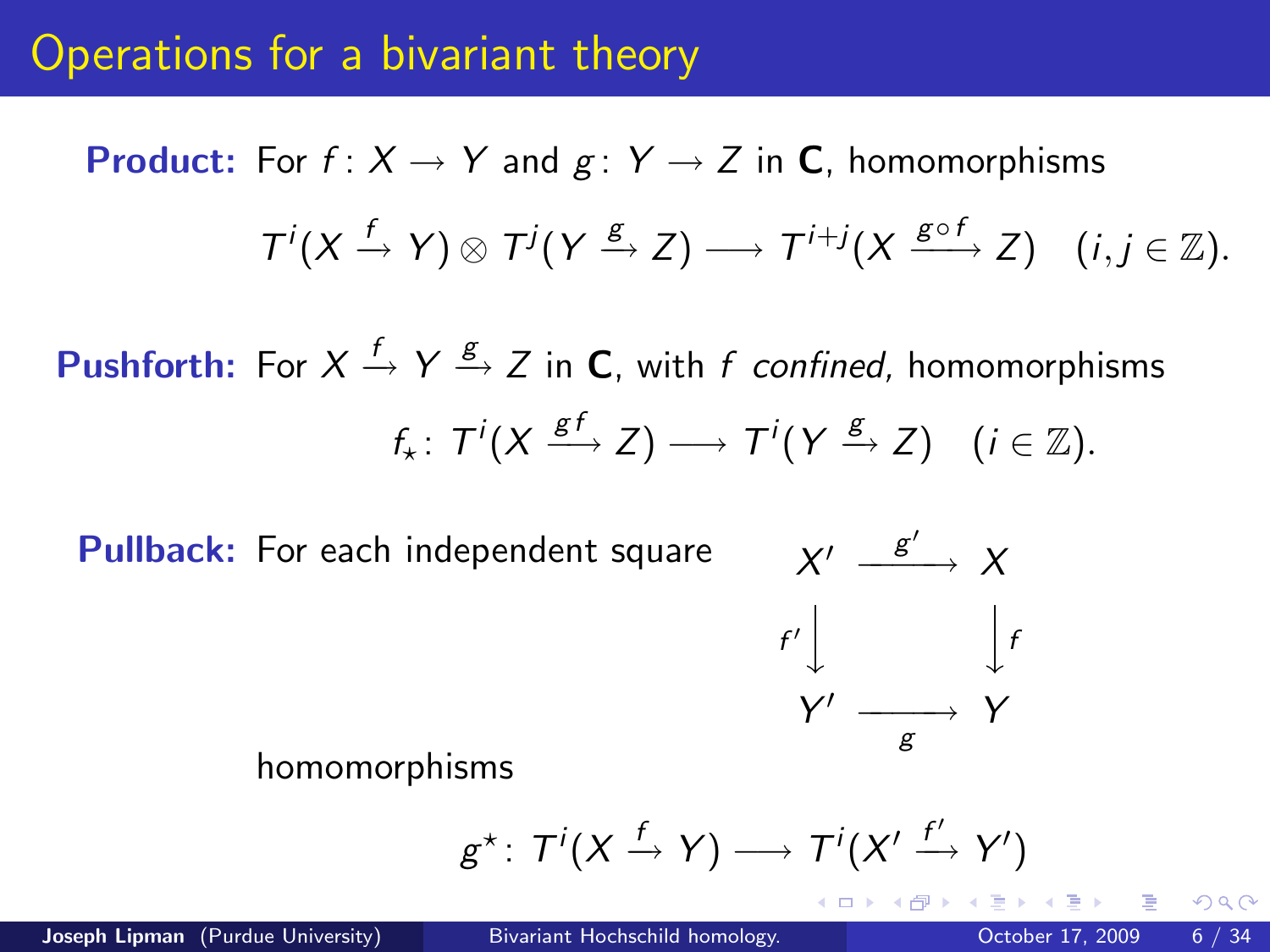### Required compatibilities among the operations

 $(A_1)$  Product is associative: For  $X \xrightarrow{f} Y \xrightarrow{g} Z \xrightarrow{h} W$  in **C** and  $\alpha \in \mathcal{T}^{i}(f),$   $\beta \in \mathcal{T}^{j}(g),$   $\gamma \in \mathcal{T}^{\ell}(h)$ , with  $\cdot$  denoting product,

$$
\boxed{(\alpha \cdot \beta) \cdot \gamma = \alpha \cdot (\beta \cdot \gamma)}
$$

 $(A_2)$  pushforth is functorial: For  $X \xrightarrow{f} Y \xrightarrow{g} Z \xrightarrow{h} W$  in C, with  $f$  and  $g$  confined, and  $\alpha \in \mathcal{T}^i(\mathit{hgf}),$ 

$$
(gf)_{\star}(\alpha) = g_{\star}f_{\star}(\alpha)
$$

 $(A_{12})$  Product and pushforth commute: For  $X \xrightarrow{f} Y \xrightarrow{g} Z \xrightarrow{h} W$ in **C**, with f confined, and  $\alpha \in T^i(gf), \beta \in T^j(h)$ ,

$$
f_{\star}(\alpha \cdot \beta) = f_{\star}(\alpha) \cdot \beta
$$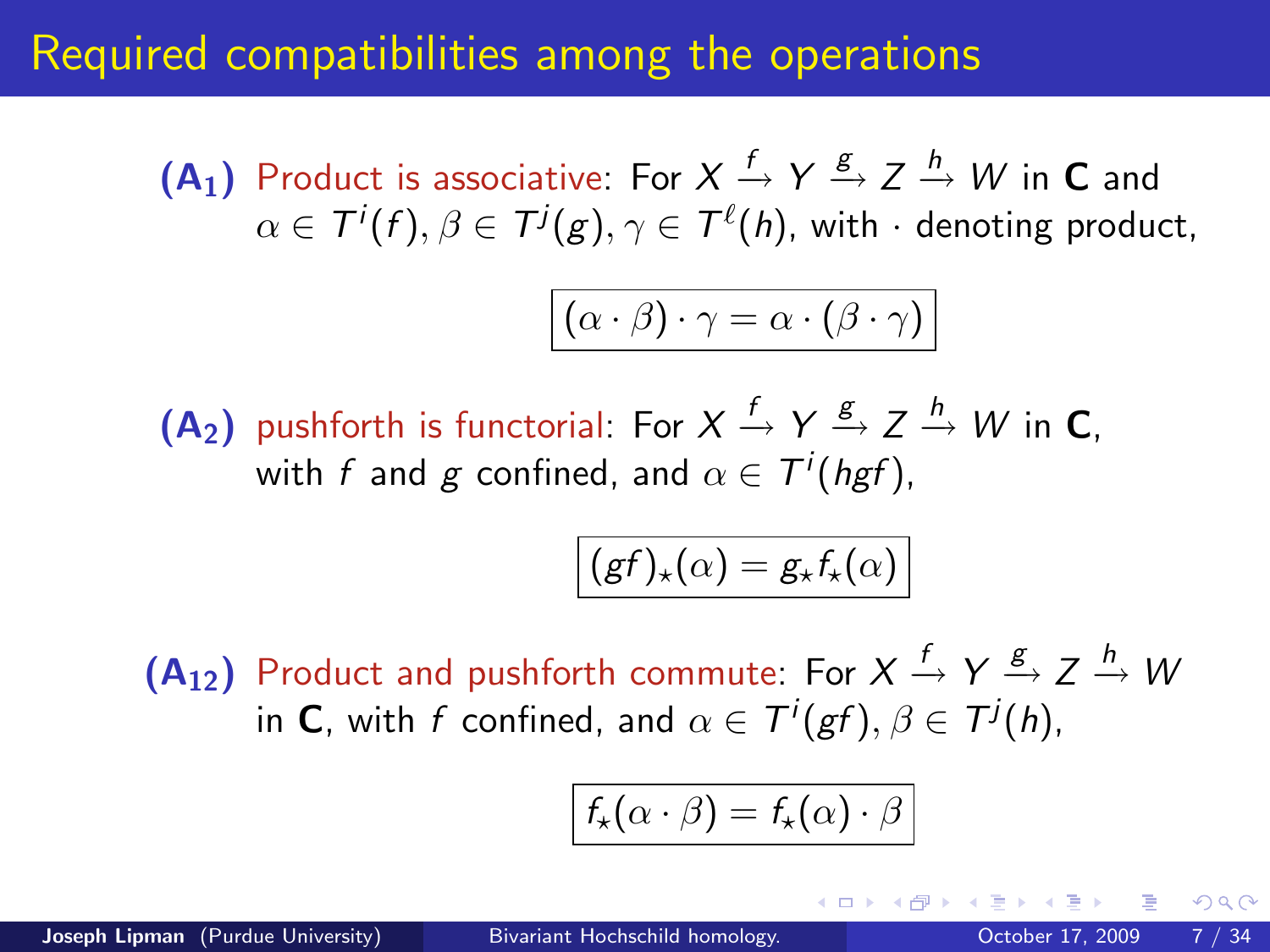$(A_3)$  Pullback is functorial: For independent squares



and  $\alpha \in \mathcal{T}^i(f'')$ ,

$$
(gh)^{\star}(\alpha) = h^{\star}g^{\star}(\alpha)
$$

4 D F

 $QQ$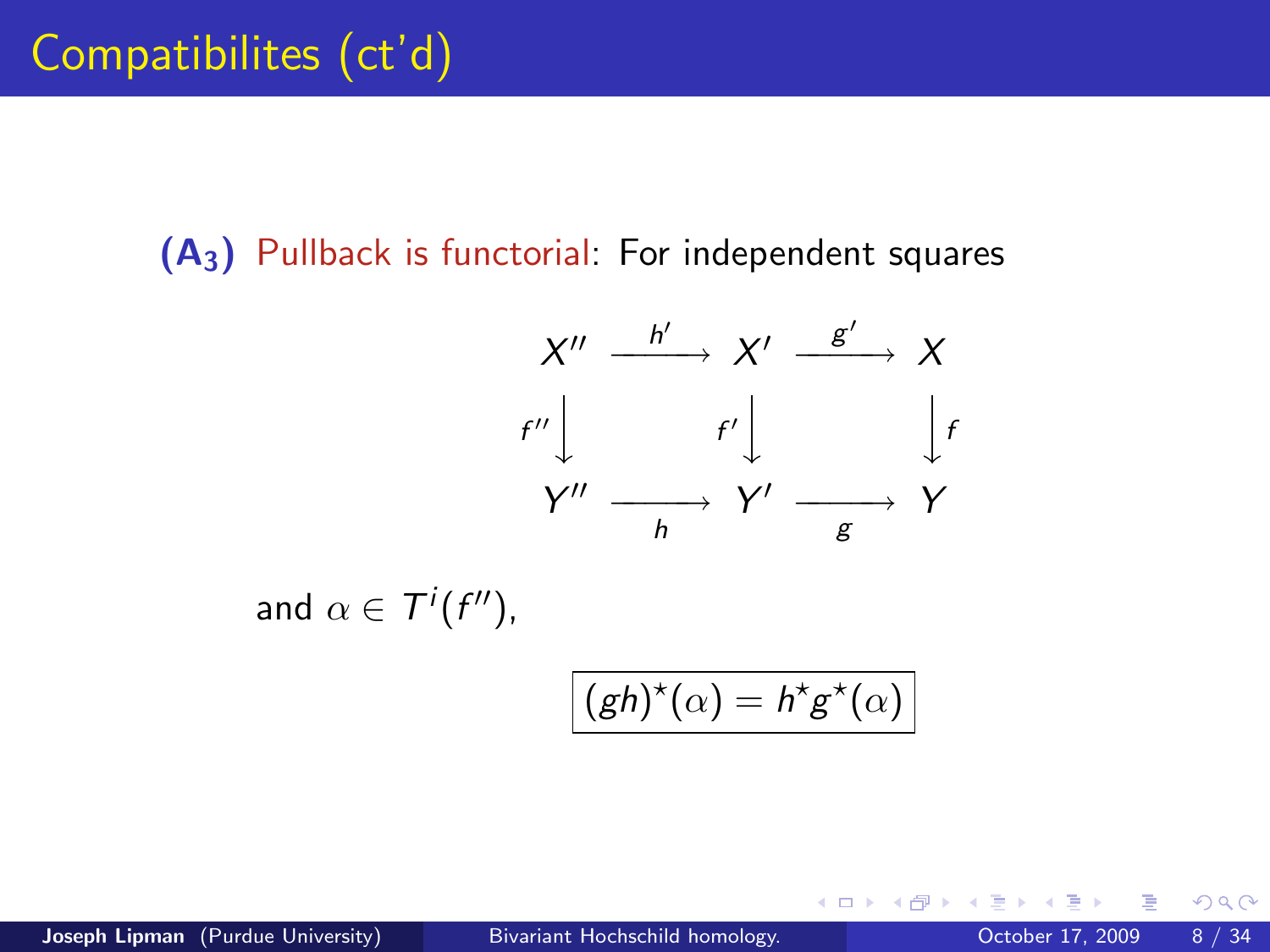Consider the diagram of independent squares



 $(A_{13})$  Product and pullback commute: For  $\alpha \in \mathcal{T}^i(f)$  and  $\beta \in \mathcal{T}^j(g)$ ,

$$
h^{\star}(\alpha \cdot \beta) = h^{\prime \star}(\alpha) \cdot h^{\star}(\beta)
$$

(A23) Pushforth and pullback commute:

If f is confined, and  $\alpha \in \mathcal{T}^i(\mathit{gf})$ , then

$$
f'_{\star}h^{\star}(\alpha) = h^{\star}f_{\star}(\alpha)
$$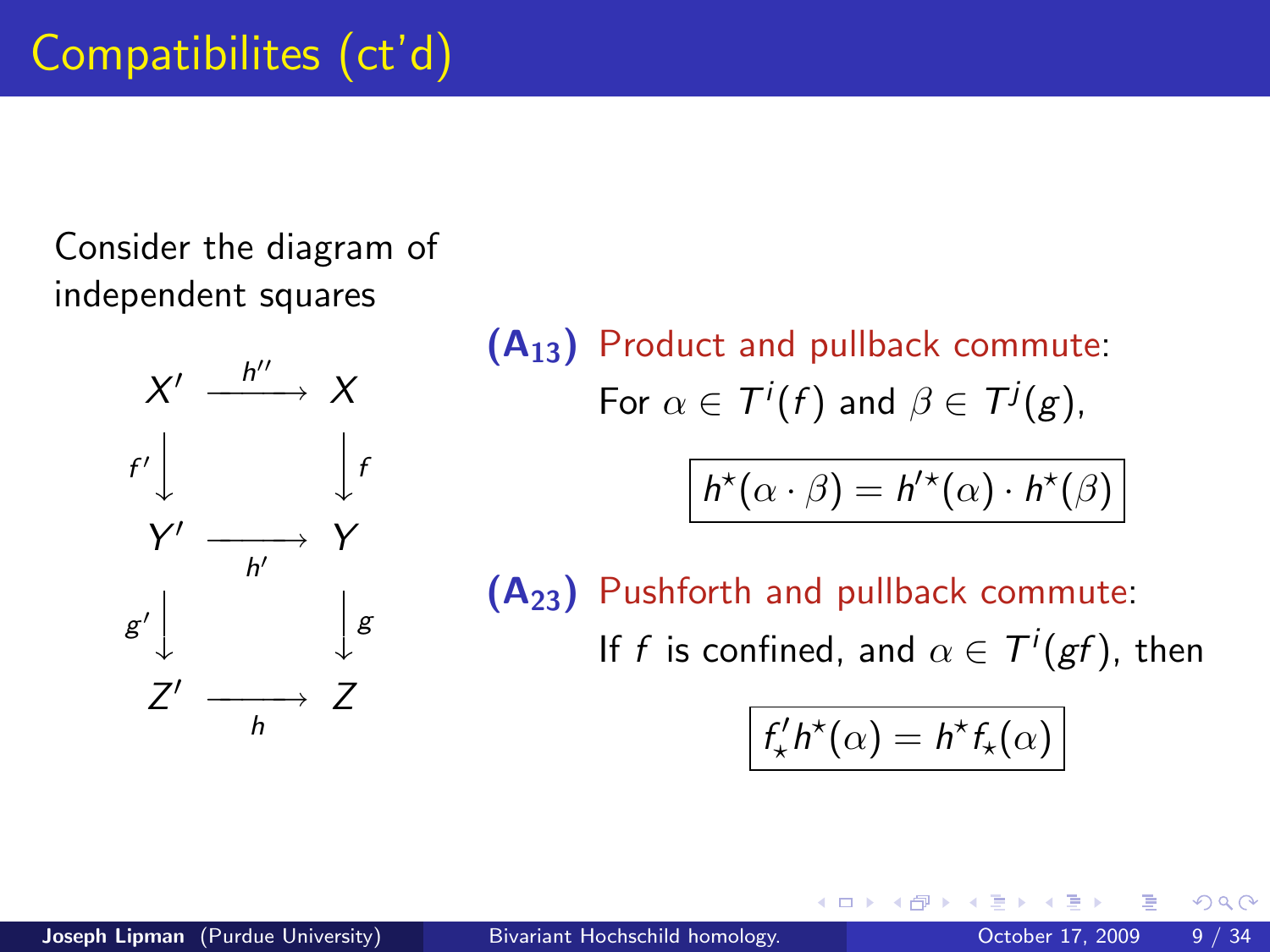(A123) Projection formula: For

$$
X' \xrightarrow{g'} X
$$
  

$$
f' \downarrow \qquad d \qquad \downarrow f
$$
  

$$
Y' \xrightarrow{g} Y \xrightarrow{h} Z
$$

with  $d$  independent and  $f$  confined, and  $\alpha \in \mathcal{T}^i(f), \beta \in \mathcal{T}^j(hg),$ 

$$
g'_{\star}(g^{\star}(\alpha)\cdot\beta)=\alpha\cdot g_{\star}(\beta)
$$

4 0 8

<span id="page-9-0"></span> $200$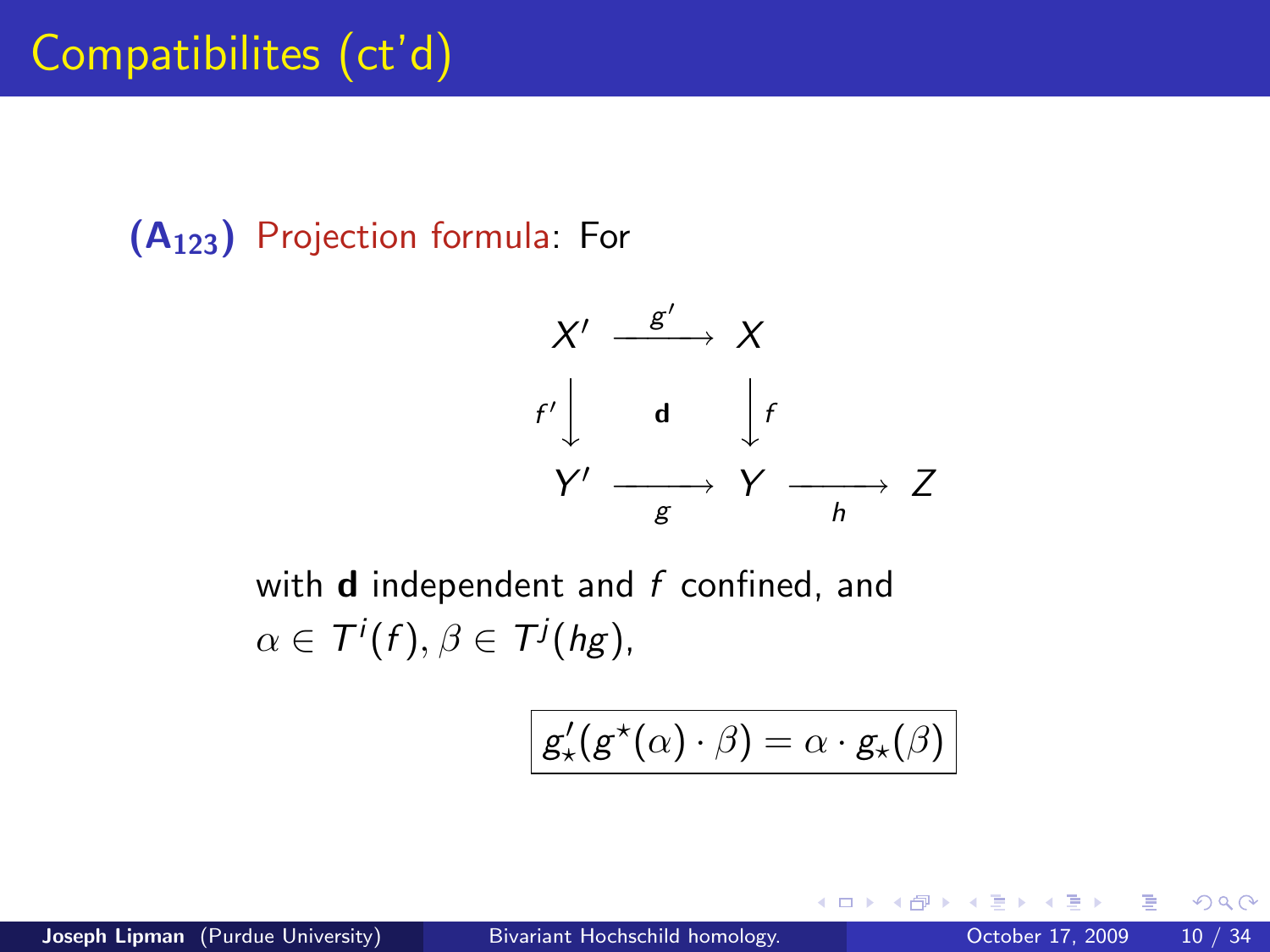# 2. Basics of Grothendieck Duality

A contravariant pseudofunctor (aka 2-functor) on a category C assigns:  $\bullet$  to each  $X \in \mathbf C$  a category  $\mathsf X^{\text{\tt\#}}$ ,

 $\bullet$  to each map  $f\colon X\to Y$  a functor  $f^\# \colon \mathsf{Y}^\# \to \mathsf{X}^\#$  (with  $\mathbf{1}^\#=\mathbf{1})$ , and

 $\bullet$  to each map-pair  $X\stackrel{f}{\to} Y \stackrel{g}{\to} Z$  a functorial transitivity isomorphism

$$
d_{f,g}: f^{\#}g^{\#} \stackrel{\sim}{\longrightarrow} (gf)^{\#}
$$

satisfying  $d_{1, g} = d_{g, 1}$  = identity, and a kind of associativity, namely, for each triple of maps  $X\stackrel{f}{\to} Y \stackrel{g}{\to} Z \stackrel{h}{\to} W$  the following commutes:

$$
(hgf)^{\#} \leftarrow \frac{d_{f,hg}}{f^{\#}(hg)^{\#}}
$$
  
\n
$$
\left(\frac{d_{g,h}}{gf}\right)^{\#} h^{\#} \leftarrow \frac{d_{g,h}}{f^{\#}g^{\#}h^{\#}}
$$

Covariant pseudofunctor is similarly defined, with arrows reversed, i.e., it means contravariant functor on  $\mathsf{C}^\mathrm{op}.$ 

Joseph Lipman (Purdue University) [Bivariant Hochschild homology.](#page-0-0) Charles Botober 17, 2009 11 / 34

<span id="page-10-0"></span>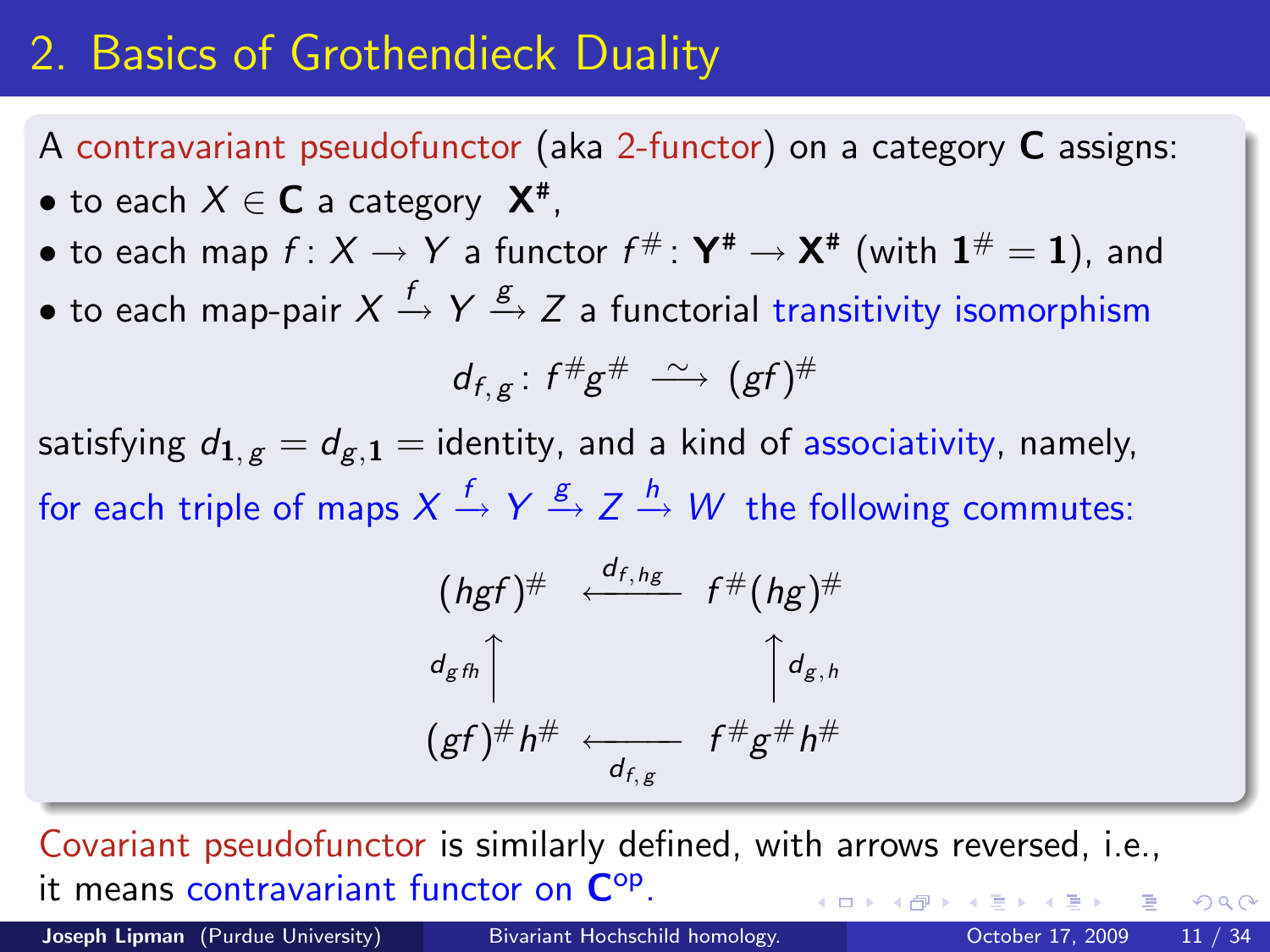### Example (restriction of scalars (contravariant); extension of scalars (covariant))

 $C$  := category of rings,  $X^*$  := (category of left X-modules).

For any  $f: X \to Y$ ,  $M \in \mathbf{Y}^{\#}, N \in \mathbf{X}^{\#}$ ,

 $f^{\#}M = M \ (\in \mathbf{X}^{\#}), \qquad \text{resp.} \qquad f_{\#}N := Y \otimes_{X} N.$ 

Example (derived inverse-image (contravariant); derived direct-image (covariant))

> $C$ :  $=$  category of ringed spaces  $\mathsf{X}^{\texttt{\#}}\!:=\mathsf{D}(X) \quad \text{(derived category of } \mathcal{O}_{\mathsf{X}}\text{-modules)}$  $f^{\#} := \mathsf{L} f^*, \qquad \text{resp.} \qquad f_{\#} := \mathsf{R} f_*.$

These pseudofunctors are adjoint:

For any  $f: X \to Y$ ,  $E \in D(Y)$ ,  $F \in D(X)$ ,

 $\mathsf{Hom}_{\mathsf{D}(X)}(\mathsf{L}f^*E,F)\cong \mathsf{Hom}_{\mathsf{D}(Y)}(E,\mathsf{R}f_*F).$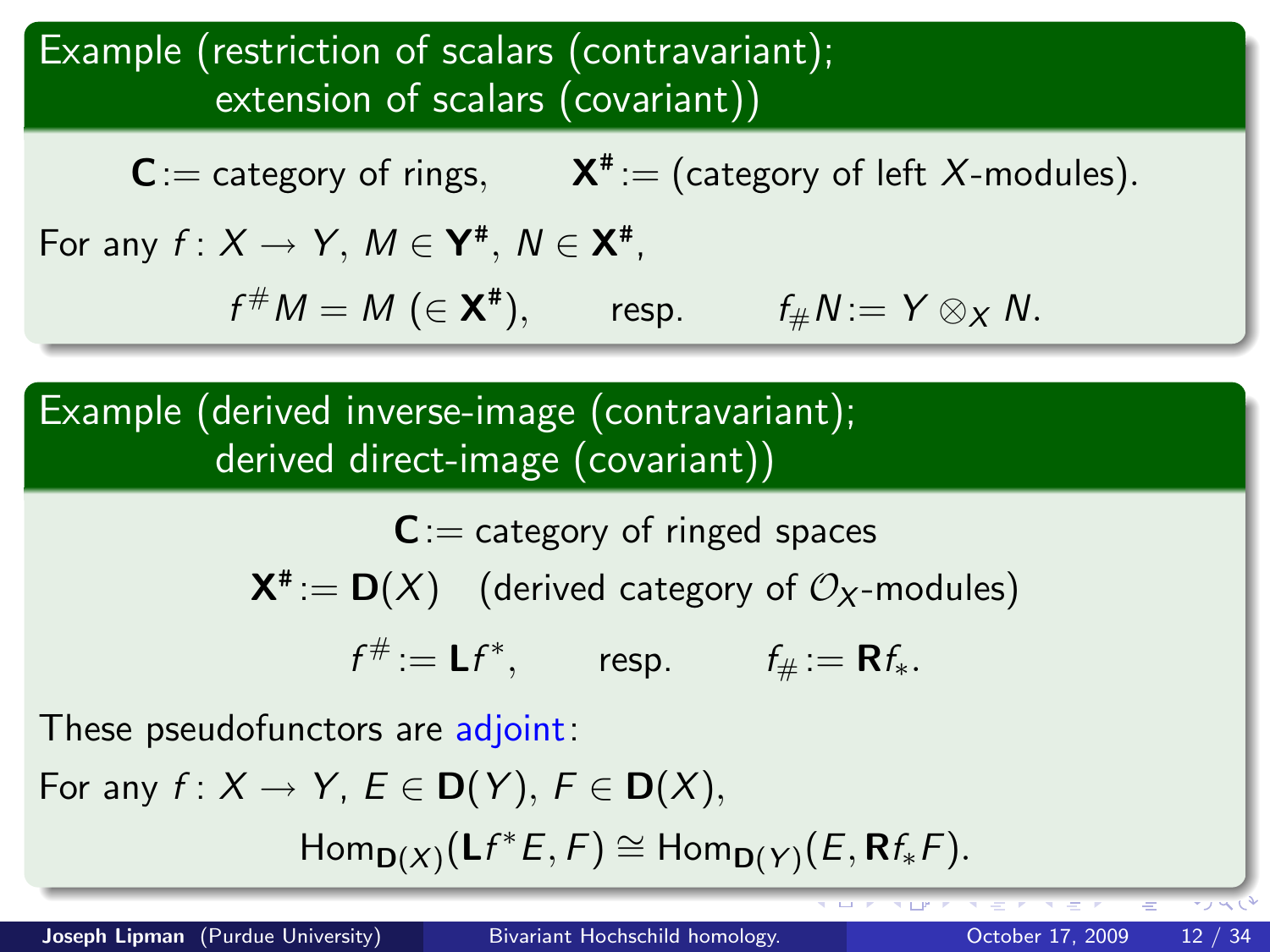# Base change and tor-independence

To a commutative square of ringed-space maps



associate the functorial map

 $\theta_{\sigma}$ : Lu<sup>\*</sup>Rf<sub>\*</sub>  $\rightarrow$  Rg<sub>\*</sub>Lv<sup>\*</sup>,

adjoint to the natural composition  $\mathbf{R}f_{*} \to \mathbf{R}f_{*}\mathbf{R}v_{*}\mathsf{L}v^{*} \stackrel{\sim}{\longrightarrow} \mathbf{R}u_{*}\mathbf{R}g_{*}\mathsf{L}v^{*}.$ 

If  $\sigma$  is a fiber square, then, with  $\mathbf{D}_{ac}$  the full subcategory of D whose objects are the complexes with quasi-coherent homology,

 $\theta_{\sigma}$  is an isomorphism of functors on  $\mathbf{D}_{\text{qc}} \leftrightarrow \sigma$  is tor-independent, i.e., for all  $x \in X$  and  $y' \in Y'$  such that  $f(x) = u(y') =:$  (say) y,

$$
\operatorname{Tor}_i^{\mathcal{O}_{Y,y}}\big(\mathcal{O}_{X,x},\mathcal{O}_{Y',y'}\big)=0 \quad \text{for all } i\neq 0.
$$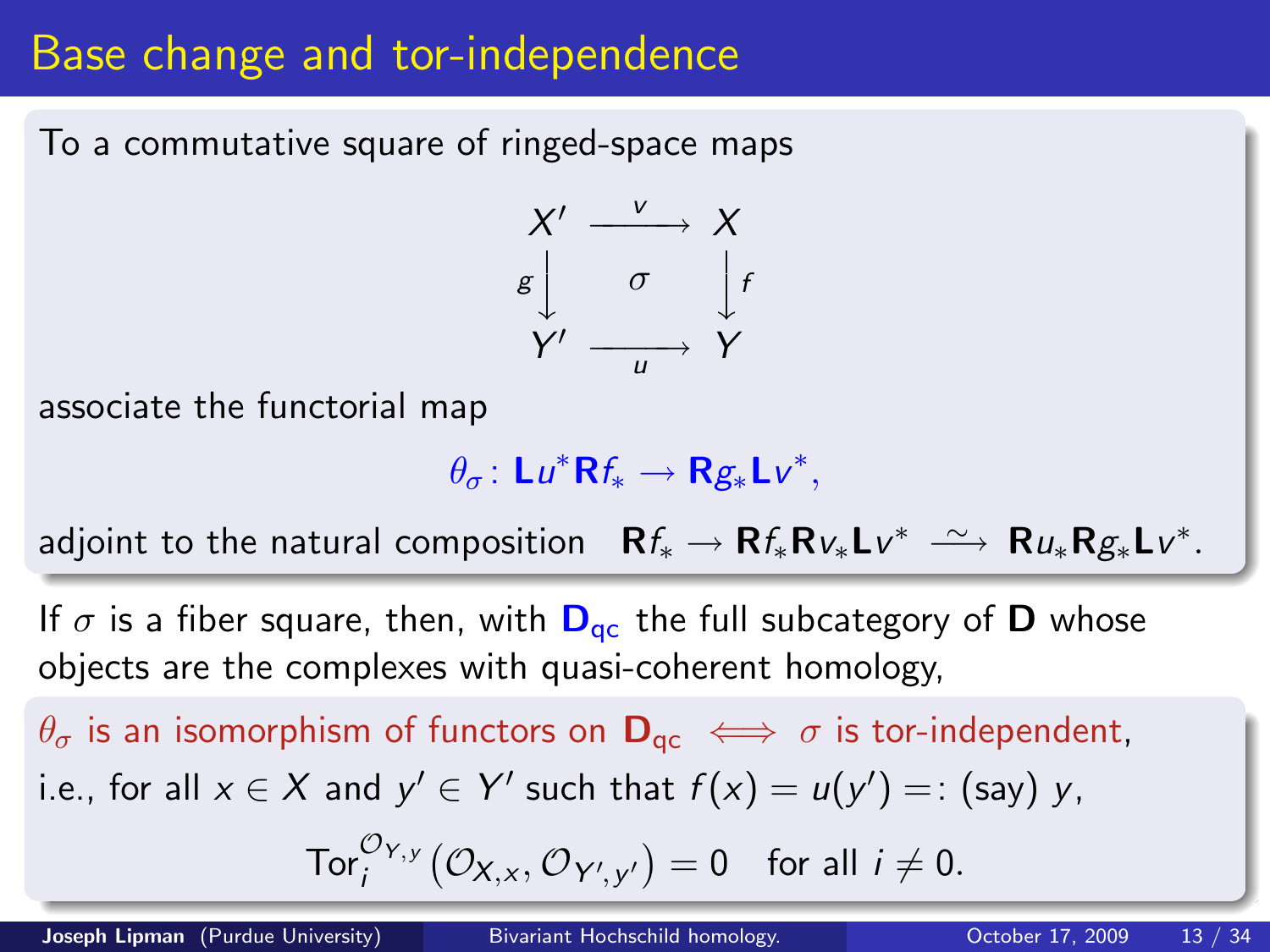$\mathsf{D}^+_\mathsf{qc}$  denotes the full subcategory of  $\mathsf{D}_\mathsf{qc}$  whose objects are the homologically bounded-below complexes with quasi-coherent homology.

### Example (twisted inverse image pseudofunctor)

<span id="page-13-0"></span>Grothendieck Duality is concerned with the twisted inverse-image, a  ${\mathsf D}_{\mathsf{qc}}^+$ -valued pseudofunctor  $(-)^!$  on the category  ${\mathsf C}_{\mathsf f}$  of essentially-finite-type separated maps of noetherian schemes, uniquely determined up to isomorphism by the following three properties: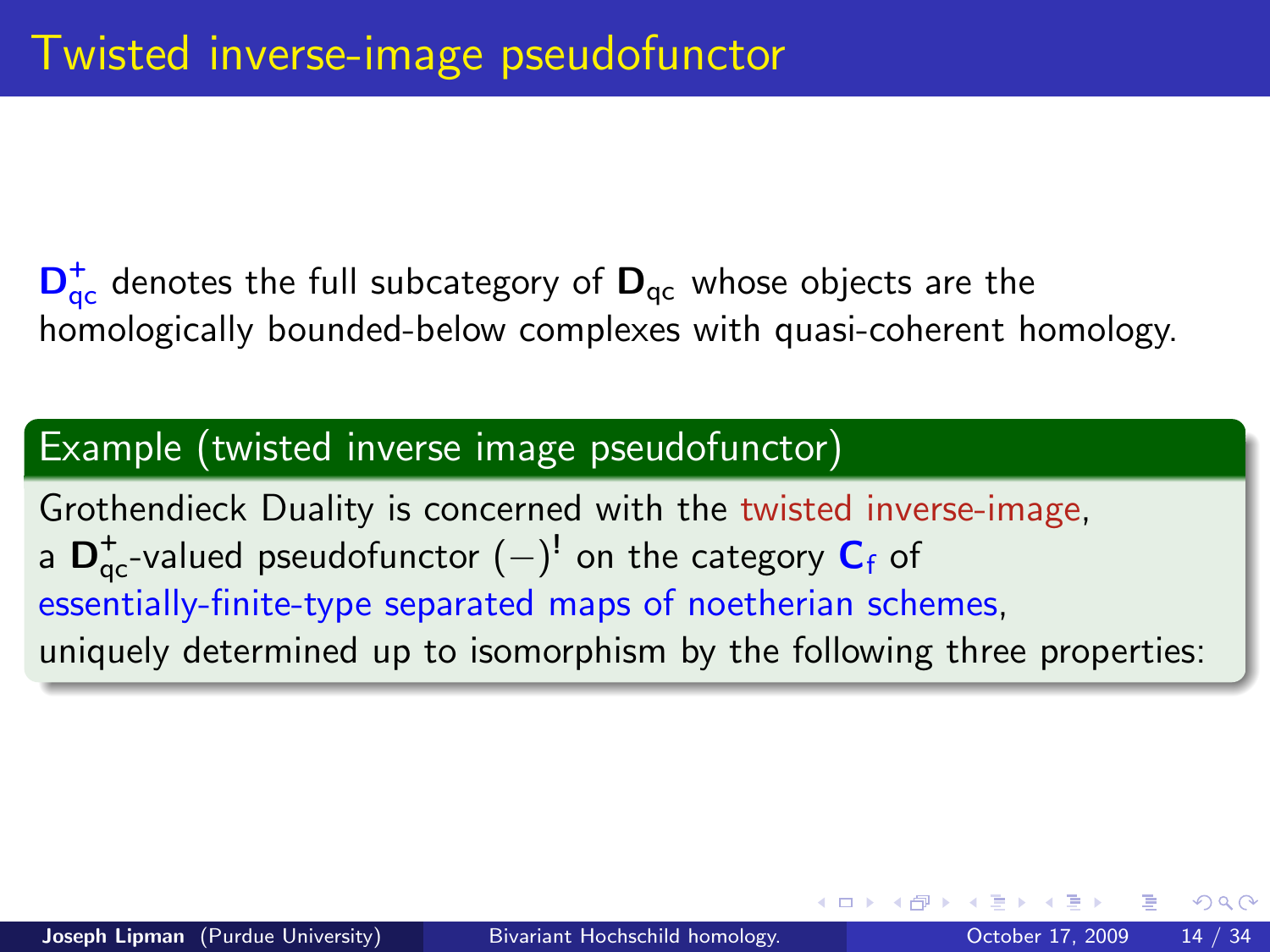# Characteristic properties of twisted inverse image

(i) The pseudofunctor  $(-)^!$  restricts on the subcategory of proper maps to a right adjoint of the derived direct-image pseudofunctor.

 $(iii)$  The pseudofunctor  $(-)^{!}$  restricts on the subcategory of étale maps to the (derived or not) inverse-image pseudofunctor  $(-)^*.$ 

(iii) For any fiber square



the base-change map  $\,\beta_{\sigma}\colon v^*f^!\rightarrow g^!u^*,$  defined as the adjoint to the natural composition

<span id="page-14-0"></span>
$$
\mathbf{R} g_* v^* f! \xrightarrow{\theta_\sigma^{-1}} u^* \mathbf{R} f_* f! \xrightarrow{\hspace{0.5cm}} u^*,
$$

is the natural composite isomorphism

$$
v^*f^! = v^!f^! \stackrel{\sim}{\longrightarrow} (fv)^! = (ug)^! \stackrel{\sim}{\longrightarrow} g^!u^! = g^!u^*.
$$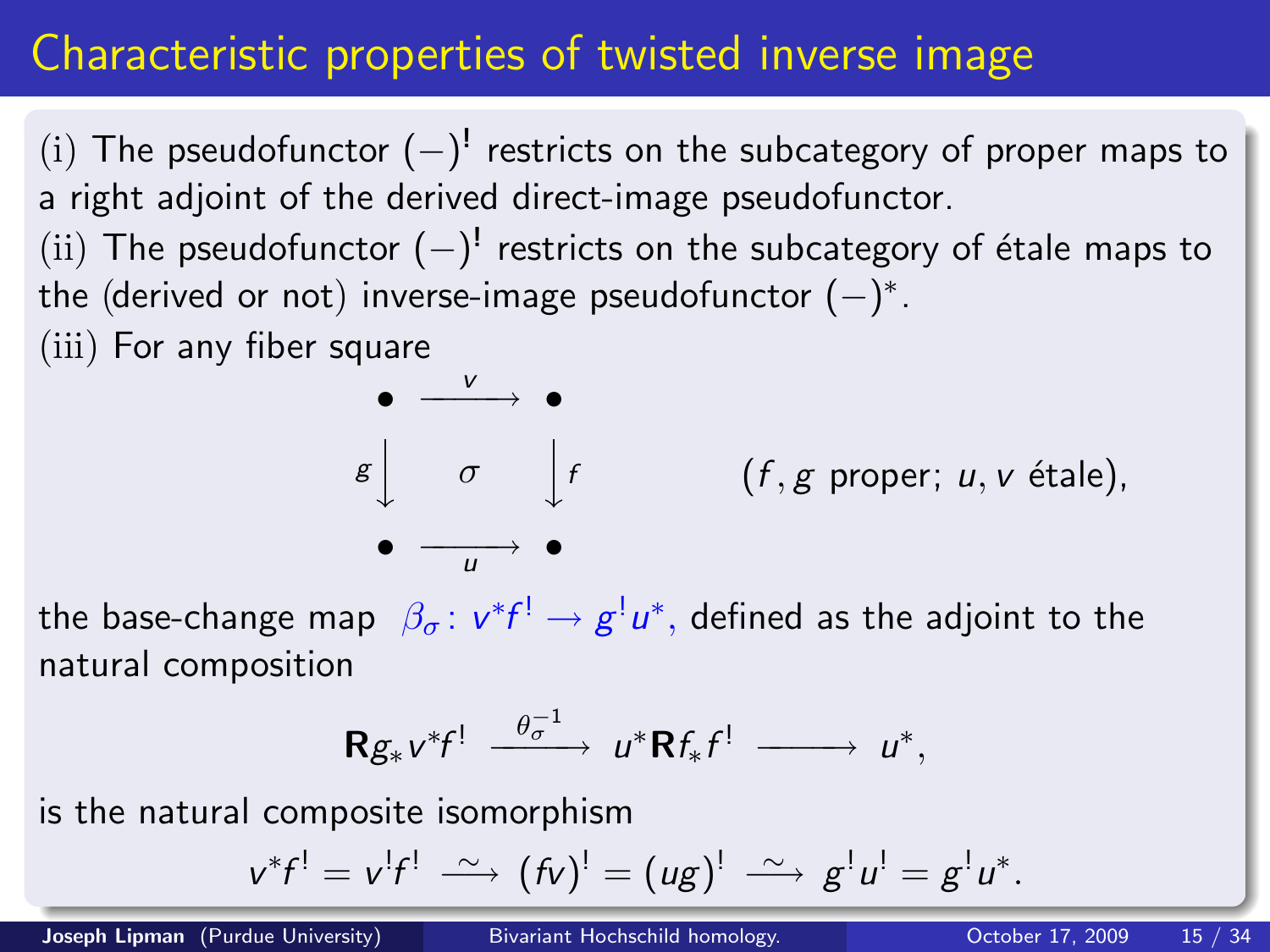For any  $C_f$ -map  $f: X \to Y$  there is a natural functorial map (defined via compactification and the "projection isomorphism")

$$
\chi_E^f\colon f^!\mathcal{O}_Y\underset{\simeq}{\otimes}\mathsf{L}f^*E\to f^!E\qquad\big(E\in\mathsf{D}^+_{\mathsf{qc}}(Y)\big);
$$

and

$$
\chi_E^f \text{ is odd for all } E \iff f \text{ has finite total.}
$$

It follows that  $f$  has finite tordim iff for all  $E,F\in \mathsf{D}^+_{\mathrm{qc}}(Y)$ , the natural map is an isomorphism

<span id="page-15-0"></span>
$$
\chi_{E,F}^f: f^!E \otimes \mathsf{L} f^*F \stackrel{\sim}{\longrightarrow} f^!(E \otimes F).
$$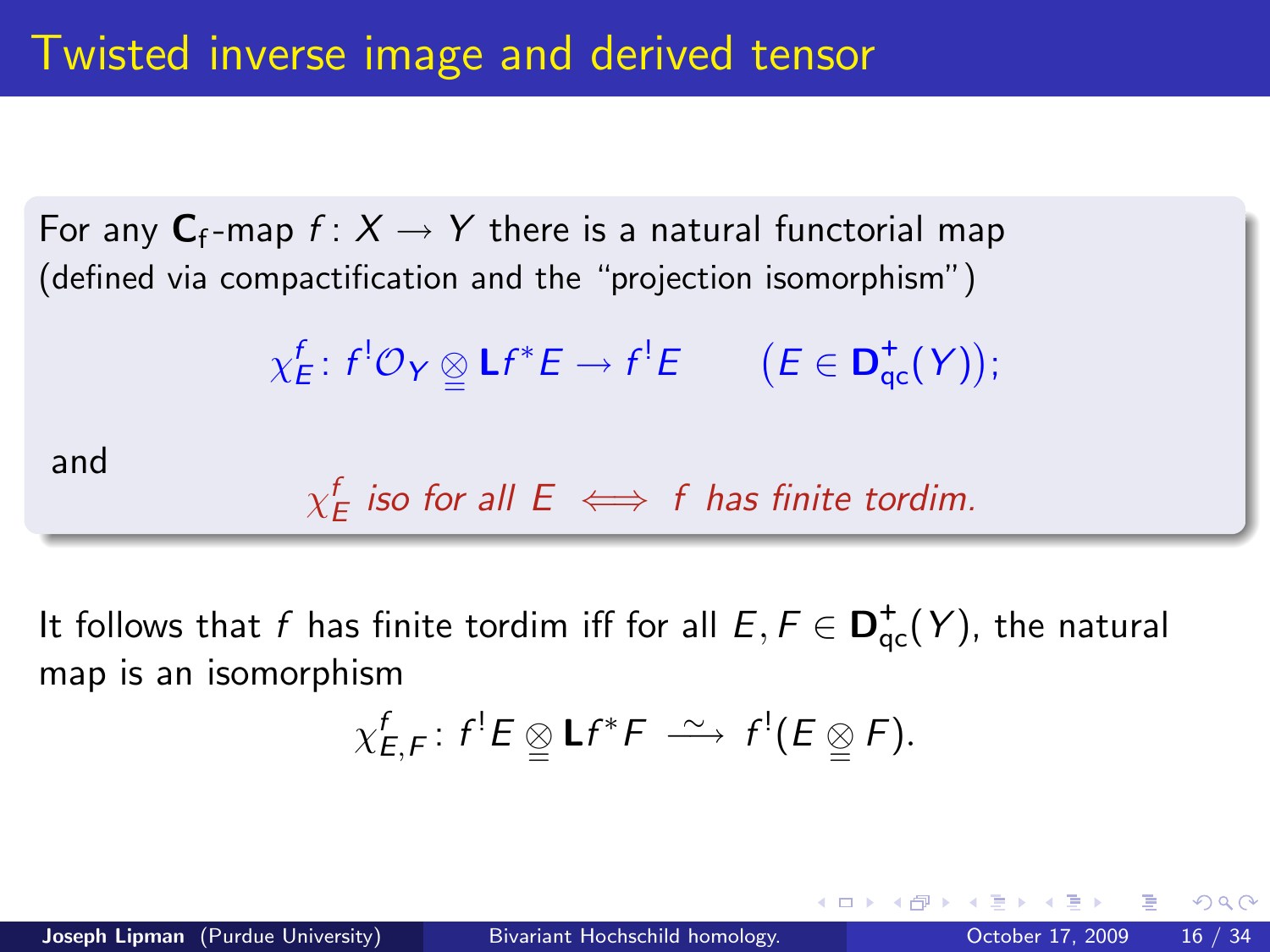# 3. Relative fundamental class

Convention. As we will be dealing exclusively with derived-category functors, we lighten notation by omitting **L** and **R**. So  $f_*$  means **R** $f_*$ , etc. The isomorphism  $f^! \mathcal{O}_Y \underset{\cong}{\otimes} f^*E \longrightarrow f^!E$  (for  $f: X \to Y$  of finite tordim) indicates that understan $\overline{\mathsf{d}}$ ing  $f^{!}$  in the finite tordim case reduces to understanding  $f^{!}\mathcal{O}_{Y}$ . The standard example is when  $f$  is smooth, with all fibers of dimension *n*, in which case there is a natural  $D(X)$ -isomorphism

 $\Omega_f^n[n] \stackrel{\sim}{\longrightarrow} f^! \mathcal{O}_Y.$ 

This is the key to the realization of abstract Grothendieck duality in concrete terms, such as Serre duality, via differentials. More generally, for any flat essentially-finite-type separated  $x: X \rightarrow S$ , with diagonal  $\delta\colon X\to X\times_S X$ , and with  $\mathcal{H}_\varkappa:=\delta^*\delta_*\mathcal{O}_X$  , the Hochschild complex, there is a natural derived-category map

<span id="page-16-0"></span>
$$
\mathcal{H}_x \to x^! \mathcal{O}_S
$$

whence natural compositions (not usually isomorphisms) for  $n > 0$ ,

$$
\Omega_X^n \to HH_n^{\times}(\mathcal{O}_X):=H^{-n}\mathcal{H}_x \to H^{-n}(x^!\mathcal{O}_S).
$$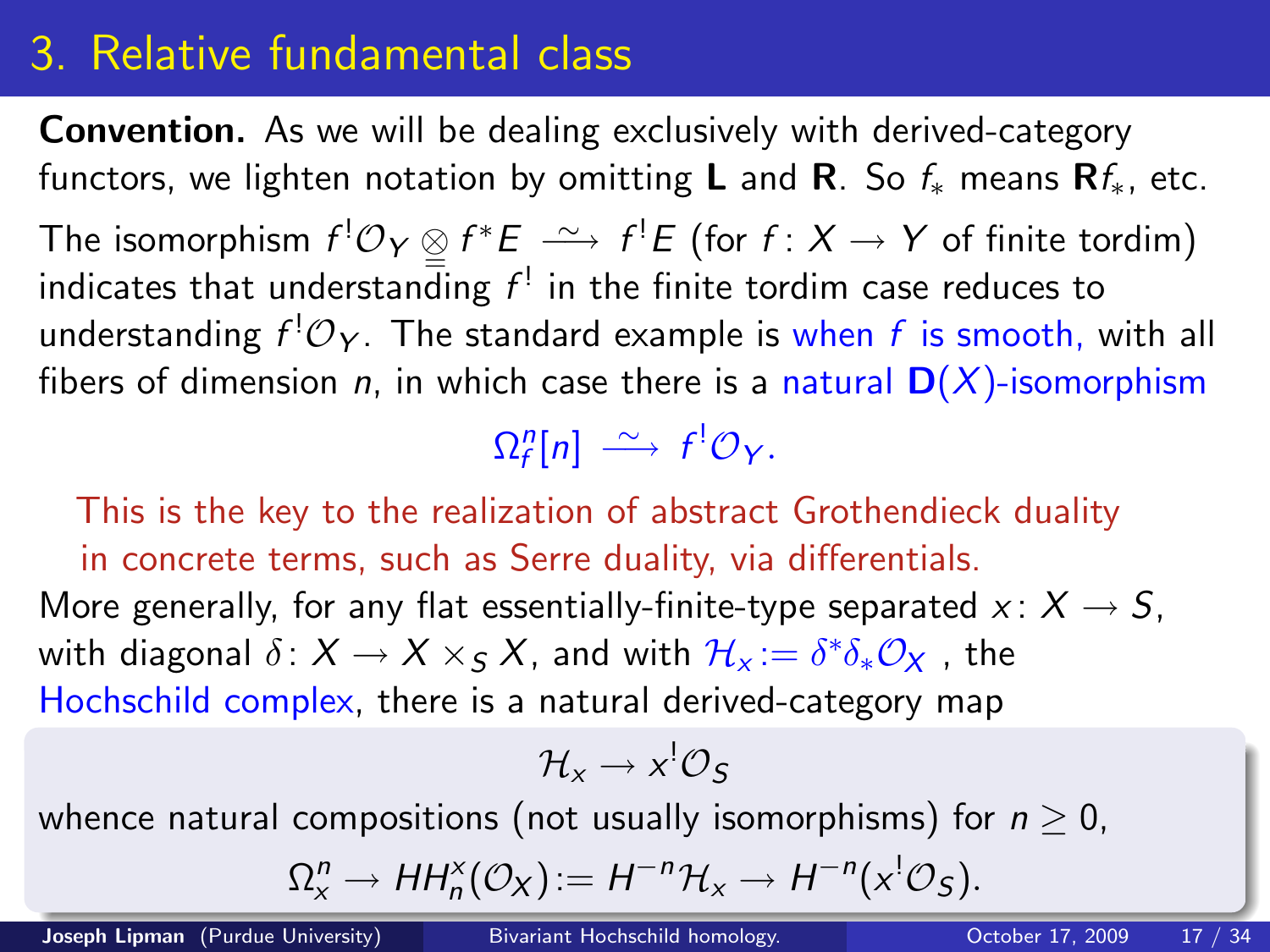# Residue theorem

If x is equidimensional, with *n*-dimensional fibers, then the preceding map is equivalent to a derived-category map

$$
c_x\colon \Omega_x^n[n]\to x^!\mathcal{O}_S.
$$

If, moreover,  $x$  is proper, there results a natural composite map

<span id="page-17-0"></span>
$$
x_*\Omega_x^n\xrightarrow{x_*c_x}x_*x^!{\mathcal O}_S\to {\mathcal O}_S,
$$

which is is a global pasting together of local residues (which can be defined via Hochschild homology).

This last statement is a general form of the Residue Theorem (which for curves is the one you know).

Therefore, functorial properties of fundamental classes (such as those enshrined in the following bivariant theory) and functorial properties of residues will reflect each other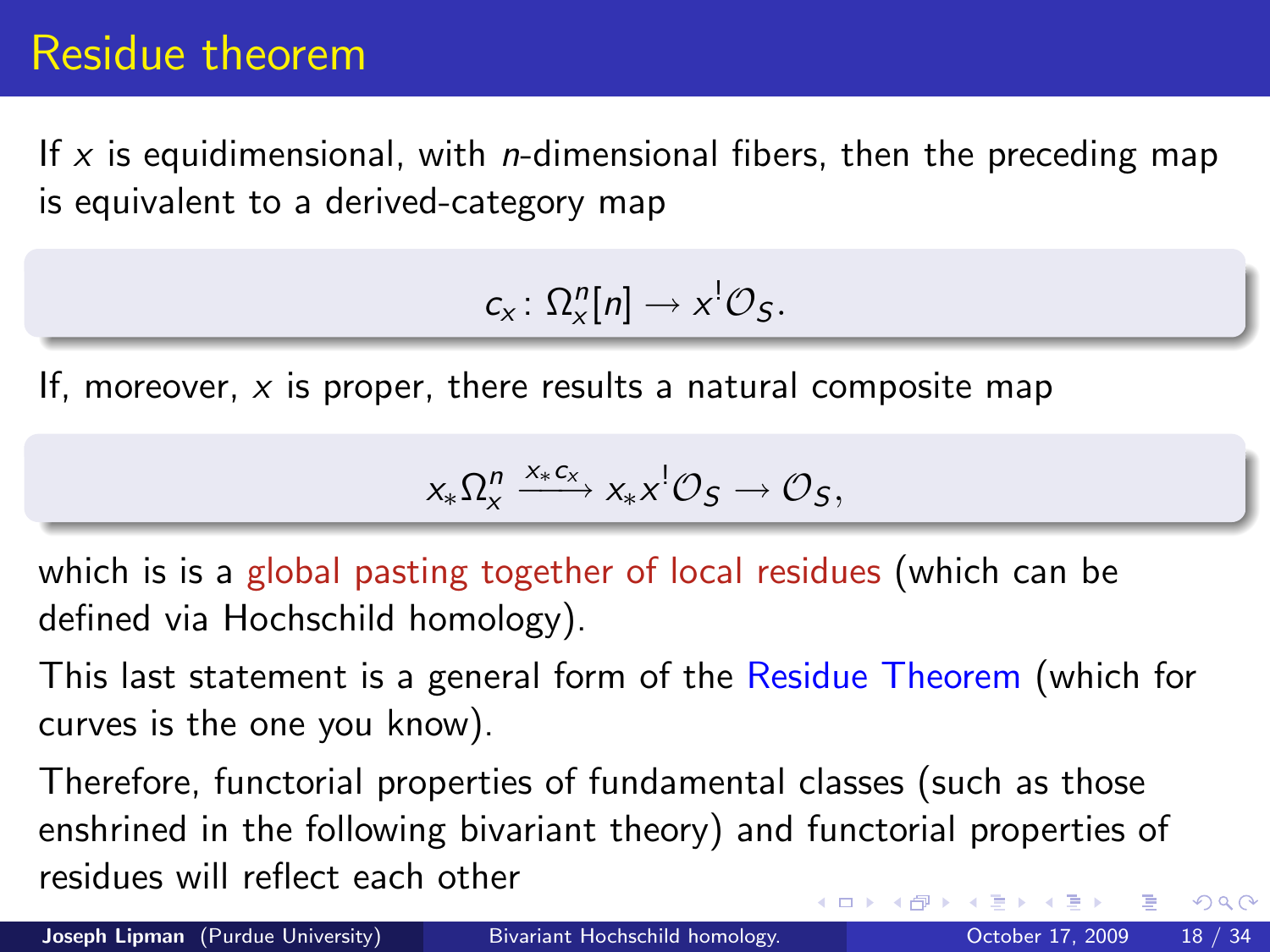# Relative fundamental class (ct'd)

Still more, let  $f: X \rightarrow Y$  be a flat map of flat finite-type separated S-schemes, with respective diagonal maps  $\delta$  and  $\gamma$ . Then there is a canonical map of functors, the relative fundamental class,

 $c_f: \delta^* \delta_* f^* \to f^! \gamma^* \gamma_*$ .

The functors are understood to be operating on complexes in  $\mathsf{D}^+_{\mathrm{qc}}.$ This fundamental class is the principal protagonist of our story. It is defined by combining (details omitted) a number of elementary maps arising formally from the adjointness of inverse and direct image, and—for closed immersions—of direct image and <sup>!</sup>, as well as inverses of isomorphisms such as base-change and projection:

$$
f_*E \underset{\cong}{\otimes} F \stackrel{\sim}{\longrightarrow} f_*(E \underset{\cong}{\otimes} f^*F).
$$

(As a *map*, projection is defined to be adjoint to the natural composition  $f^*(f_*E \otimes F) \longrightarrow f^*f_*E \otimes f^*F \rightarrow E \otimes f^*F.$ 

Showing it to be an isomorphism takes some work.

<span id="page-18-0"></span> $200$ 

 $\overline{AB}$   $\rightarrow$   $\overline{AB}$   $\rightarrow$   $\overline{AB}$   $\rightarrow$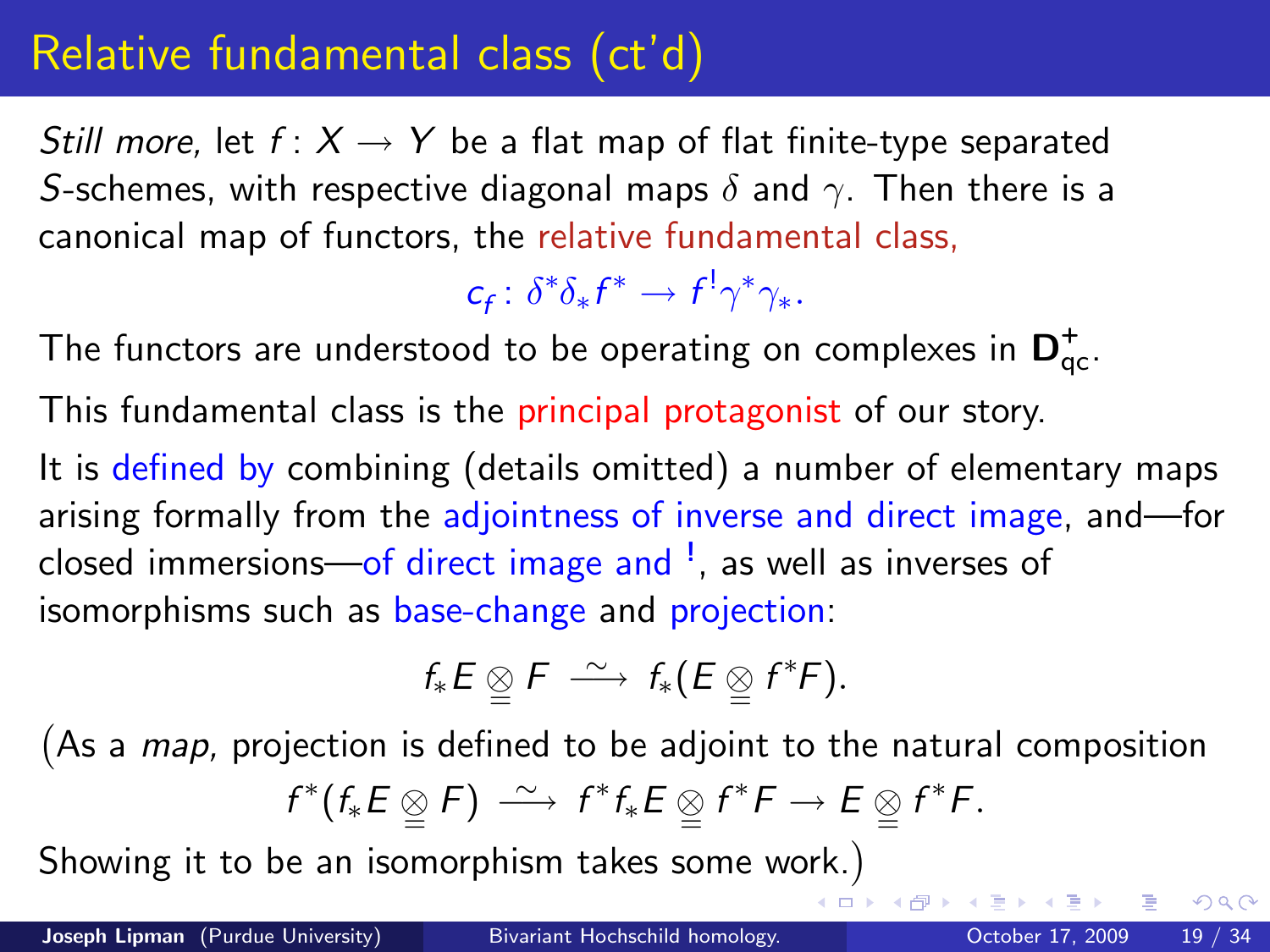# Transitivity of the fundamental class

#### Theorem

For flat **S**-morphisms  $X \xrightarrow{g} Y \xrightarrow{h} Z,$  with diagonals  $\delta \colon X \to X \times_S X,$  $\gamma: Y \to Y \times_S Y$ ,  $\beta: Z \to Z \times_S Z$ , the following diagram commutes:

<span id="page-19-0"></span>
$$
\begin{array}{ccc}\n\delta^*\delta_*g^*h^* & \xrightarrow{c_g} & g^!\gamma^*\gamma_*h^* \\
c_{hg}\downarrow & & \downarrow c_h \\
(hg)^!\beta^*\beta_* & \xrightarrow{g^!h^!\beta^*\beta_*}\n\end{array}
$$

This motivates the ensuing bivariant Hochschild homology theory.

It provides canonical orientations for the class of flat maps in that theory.

How deep is the theorem? The proof is simple in principle but excruciating in practice: expand the diagram according to the definitions involved, then decompose the resulting diagram into "elementary" commutative ones. The problem is to find a suitable decomposition (cf. Rubik's cube), which at present turns out to involve 50 or more subdi[ag](#page-18-0)r[a](#page-20-0)[m](#page-18-0)[s.](#page-19-0)  $QQ$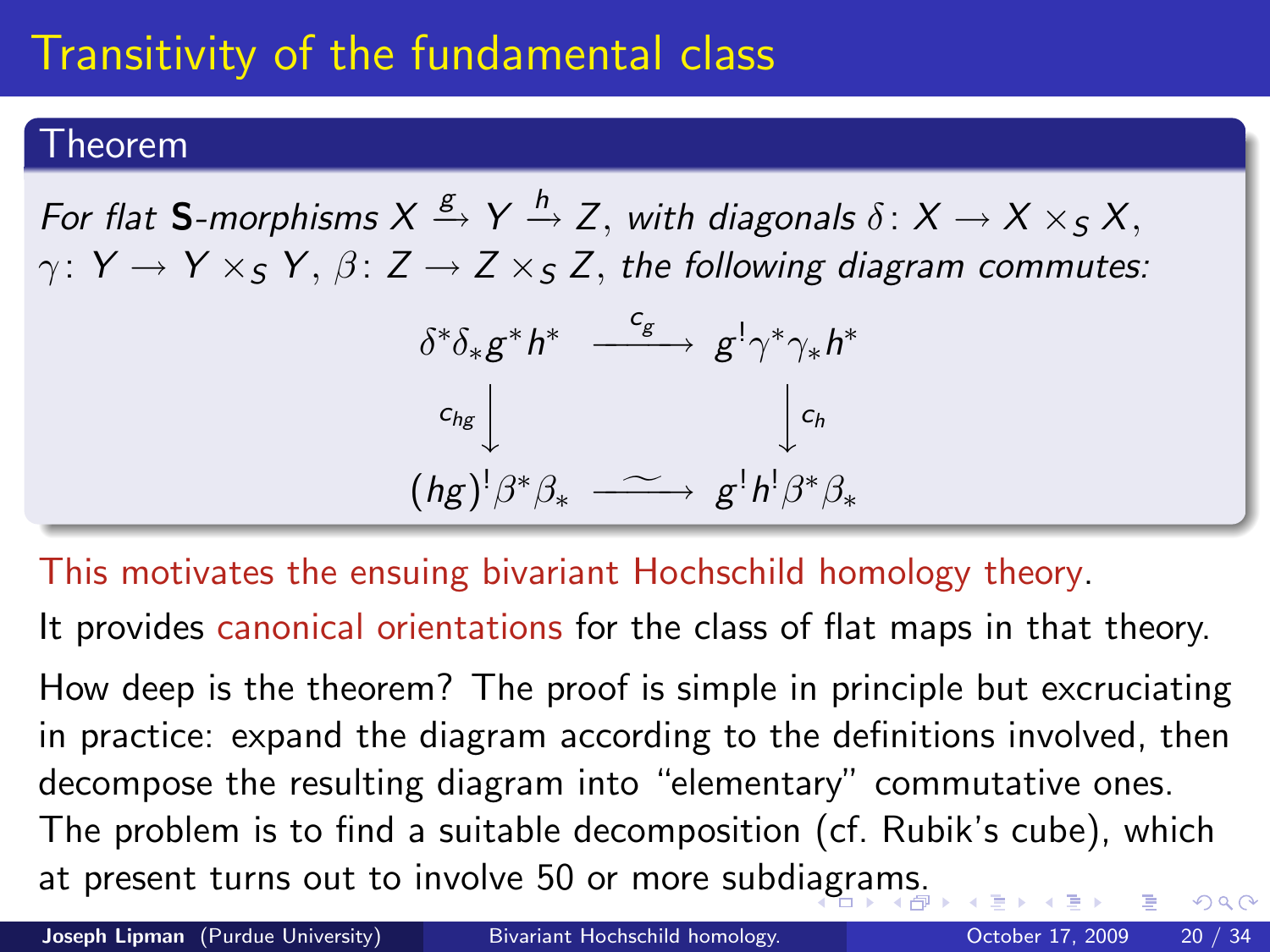Recall: S is the category of schemes that are flat, separated and essentially of finite type over a fixed noetherian scheme S.

S-maps are separated and essentially of finite type, but need not be flat. Confined maps are now proper S-maps.

Independent squares are now those oriented fiber squares in S

<span id="page-20-0"></span>

such that  $g$ —and hence  $g'$ —is *étale*.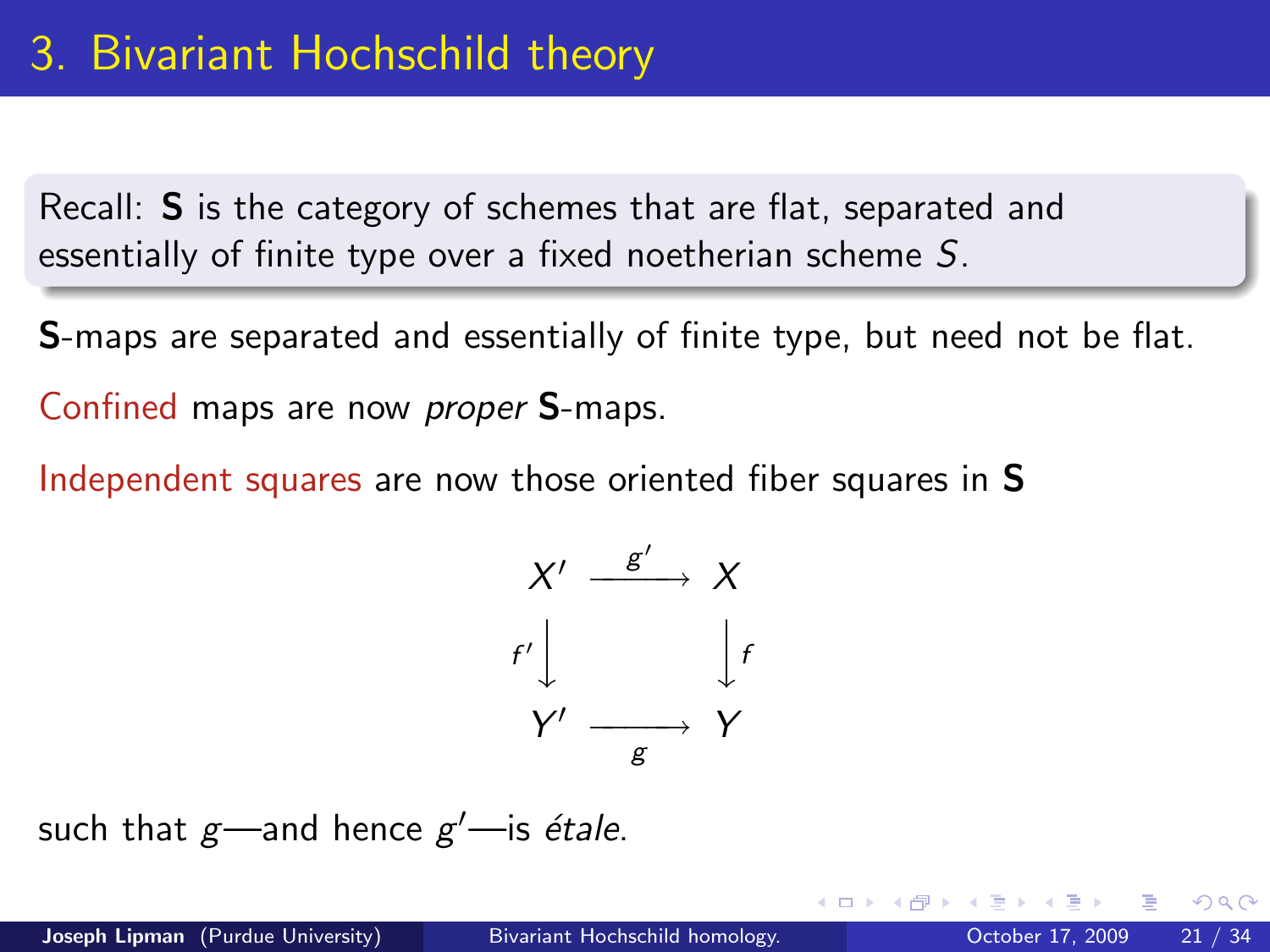# The Hochschild complex

Our theory uses a derived category avatar of the Hochschild complex. Again, the symbols  $L$  and  $R$  are dropped, but all functors are derived. For a scheme X in **S** let  $\delta: X \to X \times_S X$  be the diagonal embedding, (closed, since X is separated over  $S$ ). Set

<span id="page-21-0"></span>
$$
\mathcal{H}_{X|S}=\mathcal{H}_X:=\delta^*\delta_*\mathcal{O}_X.
$$

The Hochschild homology and cohomology groups of  $X|S$ , of degree  $i \in \mathbb{Z}$ , with coefficients in  $M \in \mathbf{D}_{\text{qc}}(X)$ , are, respectively,

$$
\mathsf{HH}_{i}^{X|S}(M) := \mathsf{Tor}_{i}^{X|S}(\mathcal{H}_{X|S}, M) = \mathsf{H}^{-i}(X, \mathcal{H}_{X|S} \underline{\otimes}_X M)
$$

$$
\cong \mathsf{H}^{-i}(X \times_S X, \delta_* \mathcal{O}_X \underline{\otimes}_{X \times_S X} \delta_* M).
$$

$$
HH_{X|S}^i(M) := Ext_{X|S}^i(\mathcal{H}_{X|S}, M) = H^i(X, \mathbf{R}\mathcal{H}om_X(\mathcal{H}_{X|S}, M))
$$
  
\n
$$
\cong H^i(X \times_S X, \mathbf{R}\mathcal{H}om_{X \times_S X}(\delta_* \mathcal{O}_X, \delta_* M)).
$$

These definitions are compatible with classical o[ne](#page-20-0)s [f](#page-22-0)[o](#page-20-0)[r o](#page-21-0)[r](#page-30-0)[d](#page-19-0)[in](#page-20-0)[a](#page-29-0)r[y](#page-19-0)[al](#page-29-0)[g](#page-30-0)[eb](#page-0-0)[ras](#page-33-0).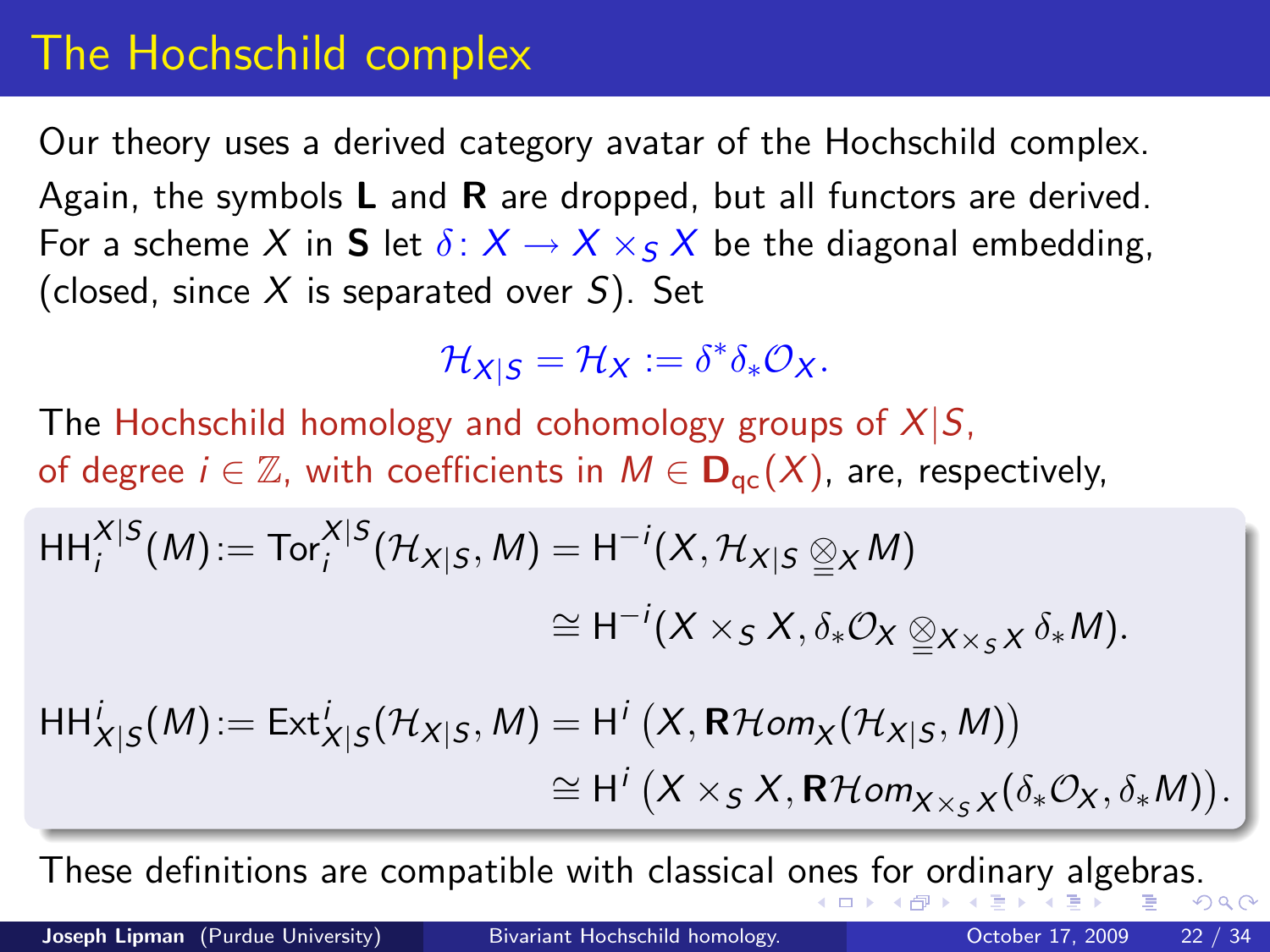### Functoriality of the Hochschild complex

Let x:  $X \to S$  and y:  $Y \to S$  be objects in **S**; and let  $\delta_{x}$ ,  $\delta_{y}$  be the corresponding diagonal immersions. Let  $f: X \rightarrow Y$  be an **S**-morphism. From the resulting commutative diagram  $X \xrightarrow{f}$ 



イロト イ押ト イヨト イヨト

one gets the composite map

$$
f^{\sharp}: f^{*}\mathcal{H}_{Y} = f^{*}\delta_{y}^{*}\delta_{y*}\mathcal{O}_{Y} \xrightarrow{\sim} \delta_{x}^{*}(f \times f)^{*}\delta_{y*}\mathcal{O}_{Y}
$$

$$
\xrightarrow[\theta_{\sigma}]{\partial_{x}^{*}} \delta_{x*}^{*}f^{*}\mathcal{O}_{Y} = \mathcal{H}_{X}.
$$

#### **Proposition**

If  $f: X \to Y$  is étale then  $f^{\sharp} \colon f^* \mathcal{H}_Y \to \mathcal{H}_X$  is an isomorphism.

Joseph Lipman (Purdue University) [Bivariant Hochschild homology.](#page-0-0) October 17, 2009 23 / 34

<span id="page-22-0"></span> $QQ$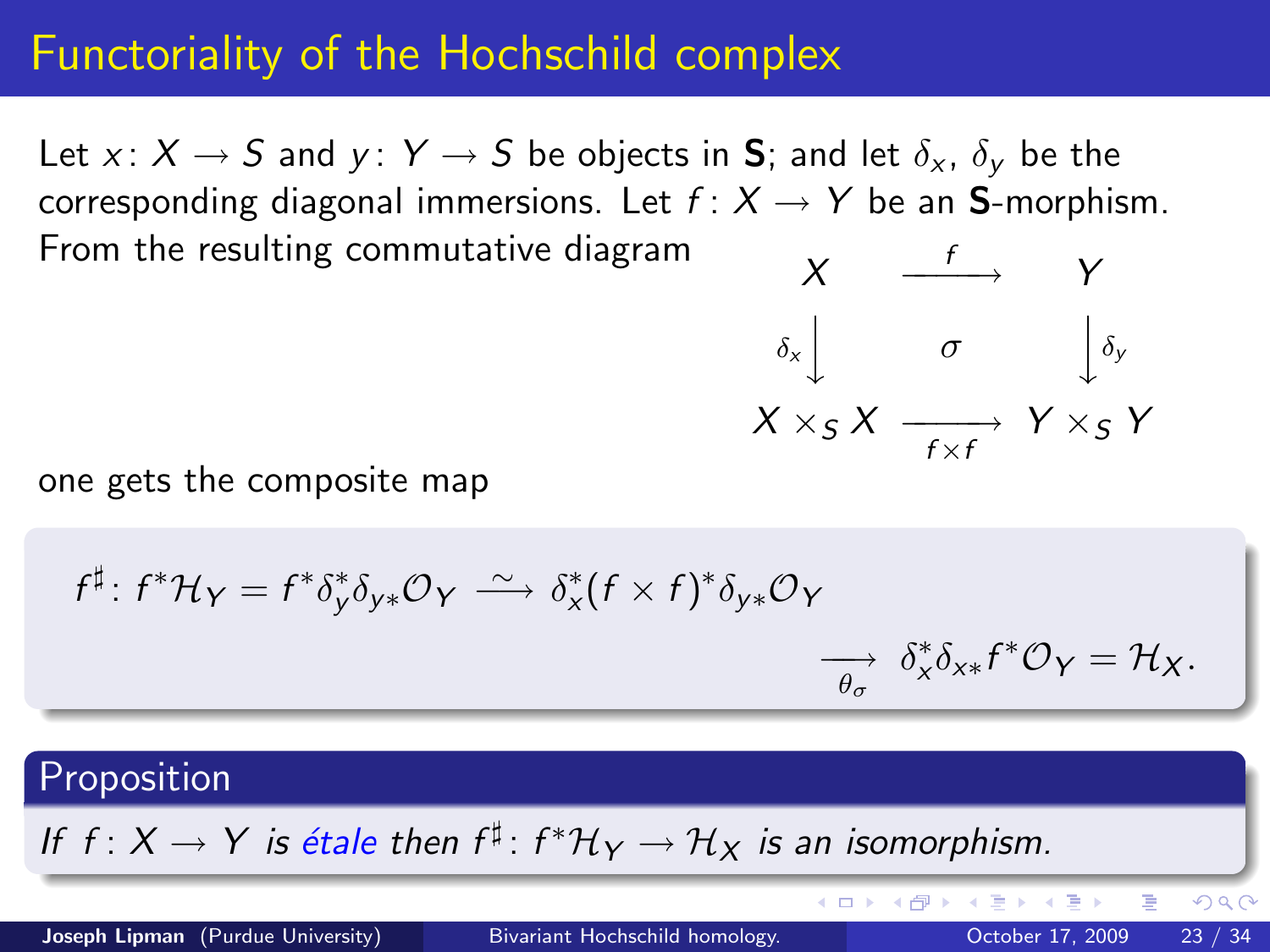There have recently appeared more sophisticated approaches to the Hochschild complex  $\mathcal{H}_{X|S}$ , based on Quillen's viewpoint toward derived Hochschild homology, via DG algebra resolutions. (Buchweitz-Flenner, Lowen-van den Bergh).

These approaches do not require  $X$  to be flat over S.

This suggests the possibility of extending the theory which follows to the nonflat case.

For example, functoriality still holds, but is considerably harder to establish.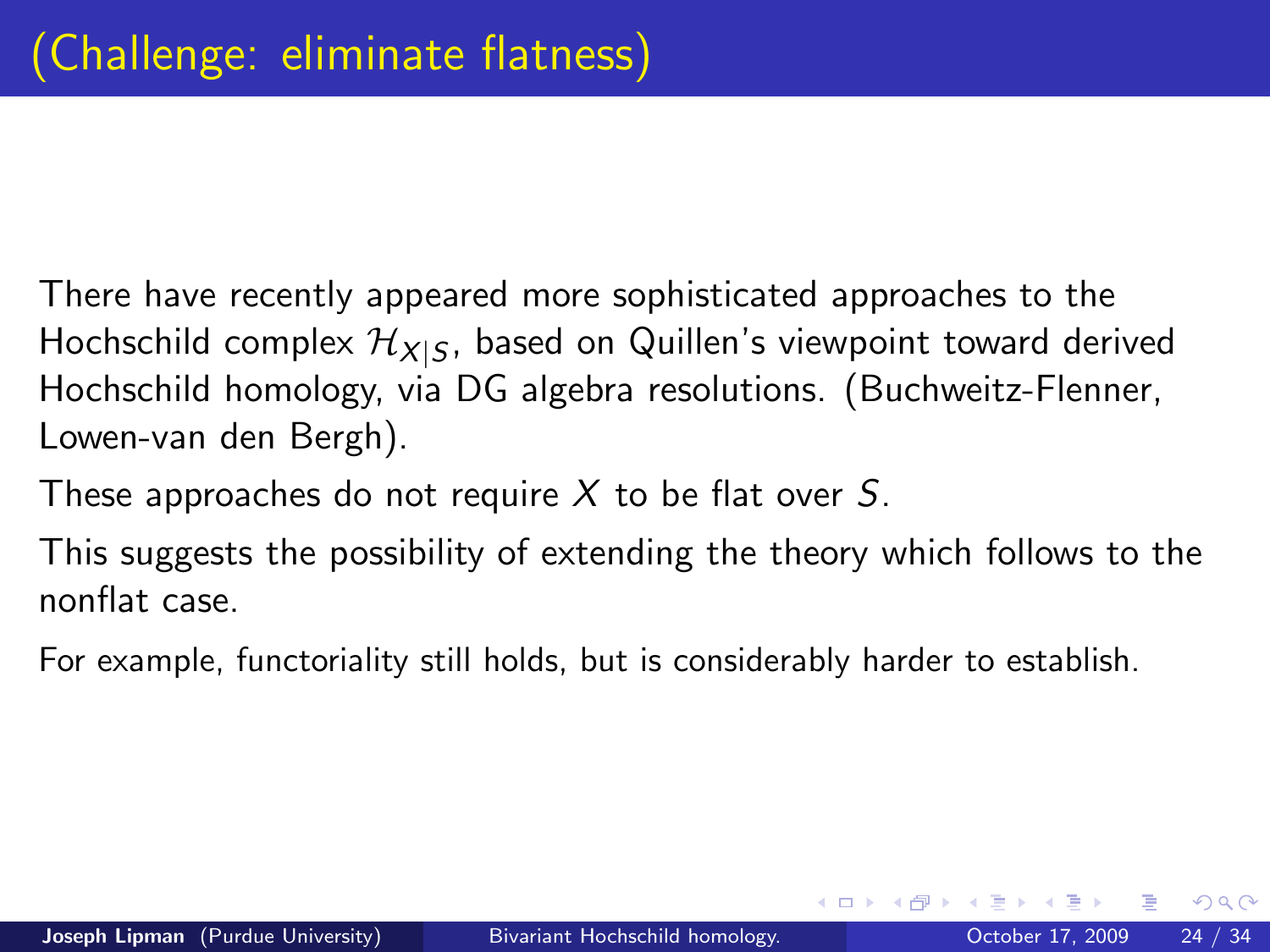# Associated graded group

### To each **S**-morphism  $f: X \rightarrow Y$  assign the graded group

 $\oplus_{i\in\mathbb{Z}}E^i(f)\!:=\oplus_{i\in\mathbb{Z}}\ \mathsf{HH}^i(f^!\mathcal{H}_\mathcal{Y})$  $= \bigoplus_{i \in \mathbb{Z}} \textsf{Hom}_{\mathbf{D}(X)}(\mathcal{H}_X, f^!\mathcal{H}_Y[i]).$ 

**Remark**. For flat  $f$ , the fundamental class

$$
c_f(\mathcal{O}_Y): \mathcal{H}_X = \delta_X^* \delta_{X*} f^* \mathcal{O}_Y \to f^! \delta_Y^* \delta_{Y*} \mathcal{O}_Y = f^! \mathcal{H}_Y
$$

is an element of  $E^0(f)$ .

As mentioned before, transitivity of the fundamental class can be interpreted as meaning that this element is a canonical orientation for f (as a member of the class of flat S-maps.)

Such orientations are used in bivariant theories to construct, e.g., canonical Gysin maps.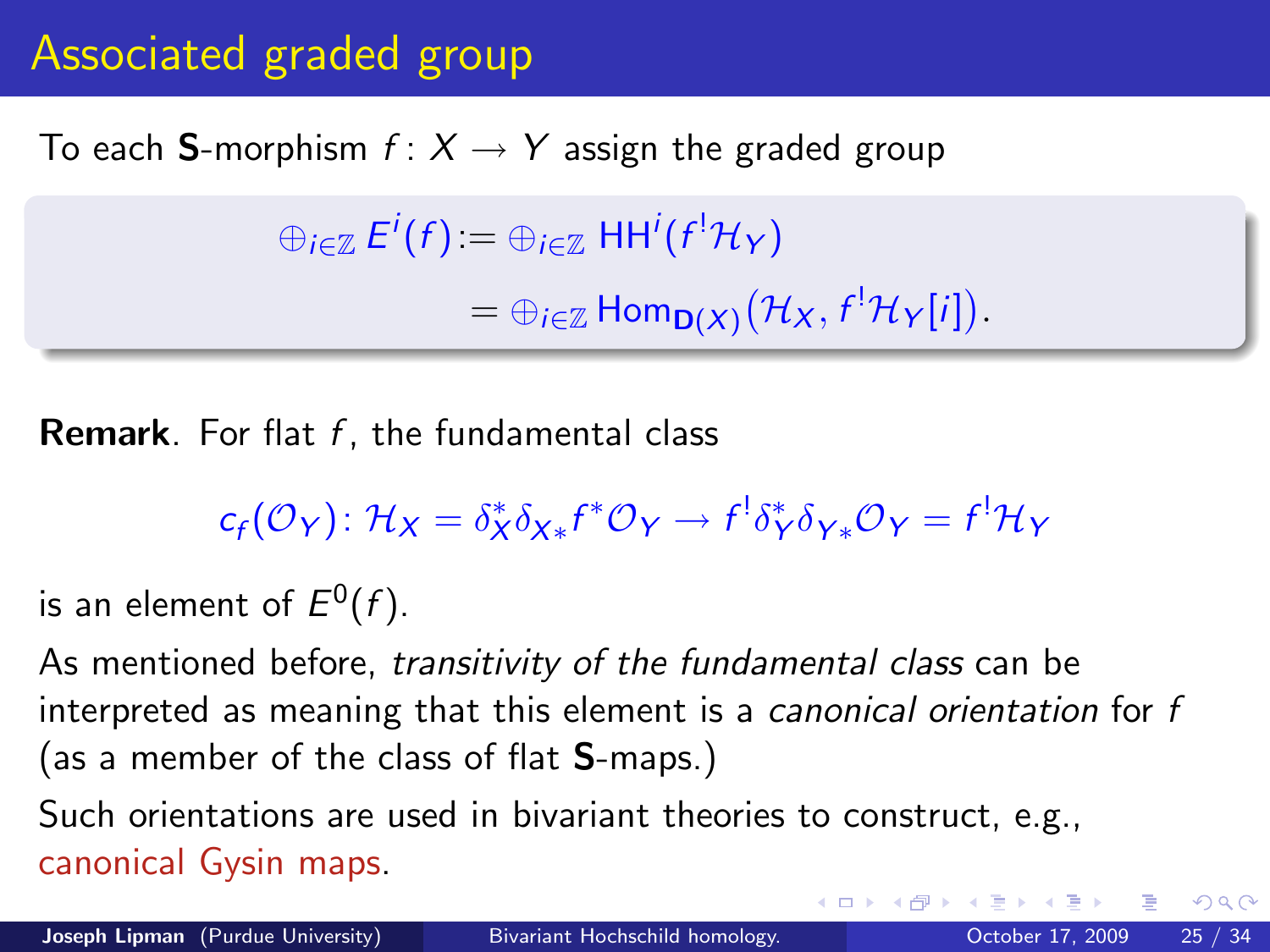# Product; pushforth

For a composition  $X\stackrel{f}{\to} Y \stackrel{g}{\to} Z$  and  $\alpha\in E^i(f),\,\beta\in E^j(g),$  the product  $\beta\cdot\alpha\in E^{i+j}({\it gf})$ 

is the composition

$$
\mathcal{H}_X \stackrel{\alpha}{\longrightarrow} f^! \mathcal{H}_Y[i] \stackrel{\text{via }\beta}{\longrightarrow} f^!g^! \mathcal{H}_Z[j][i] \stackrel{\text{nat'}!}{\longrightarrow} (gf)^! \mathcal{H}_Z[i+j].
$$

When  $f$  is proper, the pushforth

$$
f_\star\colon E^i(gf)\to E^i(g)
$$

associates to  $\alpha \in E^i(gf)$ , say

$$
\alpha\colon \mathcal{H}_X\to (gf)^! \mathcal{H}_Z[i]\cong f^!g^! \mathcal{H}_Z[i]
$$

the natural composition

$$
f_{\star}\alpha\colon \mathcal{H}_{Y} \longrightarrow f_{\star}\mathcal{H}_{X} \xrightarrow{f_{\star}\alpha} f_{\star}f^{\dagger}g^{\dagger}\mathcal{H}_{Z}[i] \longrightarrow g^{\dagger}\mathcal{H}_{Z}[i].
$$

目

イロト イ母 トイヨ トイヨト

<span id="page-25-0"></span> $QQ$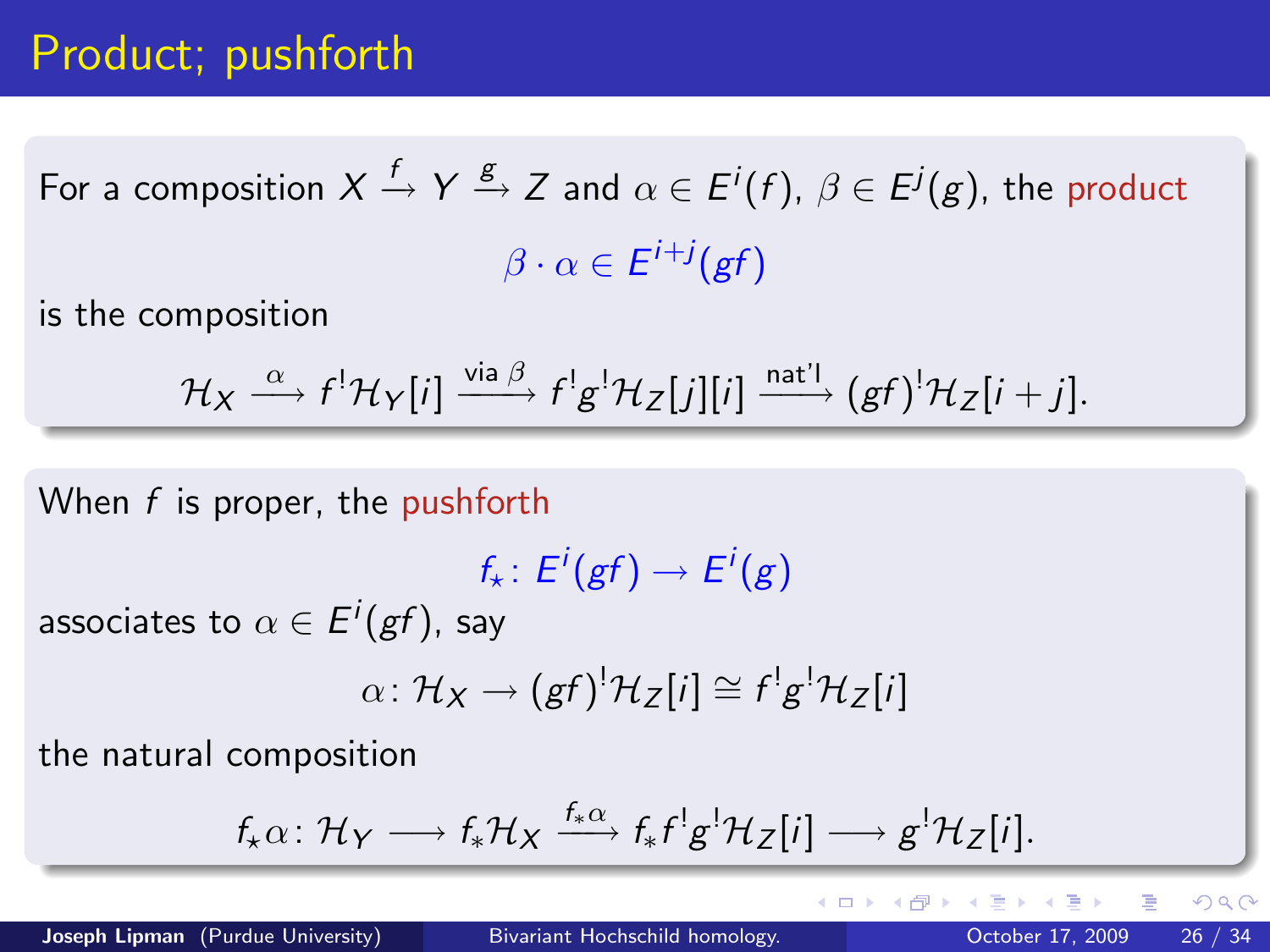# Setup for pullback

The independent squares should form a class of fiber squares



for which there is a natural isomorphism

$$
g^{\prime *}\mathcal{H}_X\underset{\simeq}{\otimes}f^{\prime *}\mathcal{H}_{Y^{\prime}|Y}\stackrel{\sim}{\longrightarrow}\mathcal{H}_{X^{\prime}}\qquad\qquad (\#)
$$

Not true for all fiber squares. (Note:  $f'^*\mathcal{H}_{Y'|Y} = \mathcal{H}_{X'|X}$ , always). Okay, e.g., if g is a projection  $Y':= S' \times_S Y \to Y$ , or if g is étale (in which case  ${\cal H}_{Y'\mid Y}={\cal O}_Y$ .)

This is why independent squares were required to have an étale base. If g is smooth, then g factors locally as an étale map followed by a projection from  $\mathbb{P}^n_Y \to Y$ , so at least locally over  $Y'$  we get what we want. One would hope these local isomorphisms paste to a canonical global one, allowing one to expand the class of independent [sq](#page-25-0)[ua](#page-27-0)[r](#page-25-0)[es](#page-26-0)[.](#page-27-0)  $QQ$ 

Joseph Lipman (Purdue University) [Bivariant Hochschild homology.](#page-0-0) Charles Cotober 17, 2009 27 / 34

<span id="page-26-0"></span>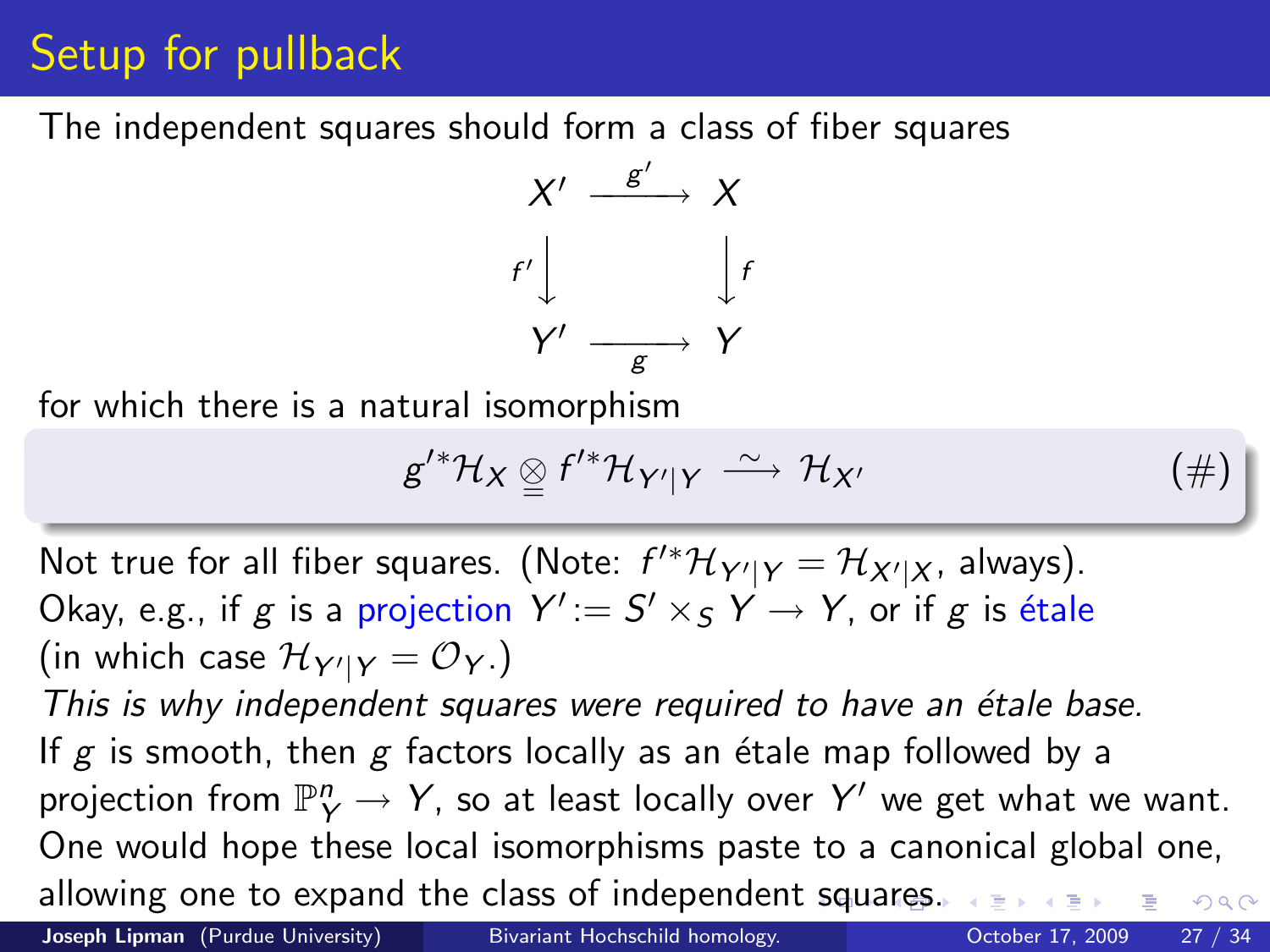## Pullback

If for any independent square ∃ natural iso  $(\#): g'^*\mathcal{H}_X \underset{=}{{\otimes}} f'^*\mathcal{H}_{Y'\vert Y} \stackrel{\sim}{\longrightarrow} \mathcal{H}_{X'}$ then for  $\alpha\colon \mathcal{H}_X\to f^!\mathcal{H}_Y[i]\in E^i(f),$ 

<span id="page-27-0"></span>

the pullback

 $g^\star \alpha \in E^i(f^\prime)$ 

is the natural composition

$$
\mathcal{H}_{X'} \xrightarrow[(\#)]{} g'^* \mathcal{H}_X \underset{\simeq}{\otimes} f'^* \mathcal{H}_{Y'|Y}
$$
\n
$$
\xrightarrow[g'^*\alpha]{} g'^* f^! \mathcal{H}_Y[i] \underset{\simeq}{\otimes} f'^* \mathcal{H}_{Y'|Y}
$$
\n
$$
\xrightarrow[\simeq]{} f'^! g^* \mathcal{H}_Y[i] \underset{\simeq}{\otimes} f'^* \mathcal{H}_{Y'|Y} \qquad \text{(base change iso)}
$$
\n
$$
\xrightarrow[\simeq]{} f'^! (g^* \mathcal{H}_Y[i] \underset{\simeq}{\otimes} \mathcal{H}_{Y'|Y}) \xrightarrow[\simeq]{} f'^! \mathcal{H}_{Y'}[i]
$$

whe[r](#page-26-0)e  $\chi$  was defined earlier, and the final iso co[me](#page-26-0)[s f](#page-28-0)r[om](#page-27-0) [\(](#page-19-0)[#](#page-20-0)[\)](#page-30-0) [f](#page-19-0)[or](#page-20-0)  $f = 1$  $f = 1$  $f = 1$  $f = 1$ .  $\Omega$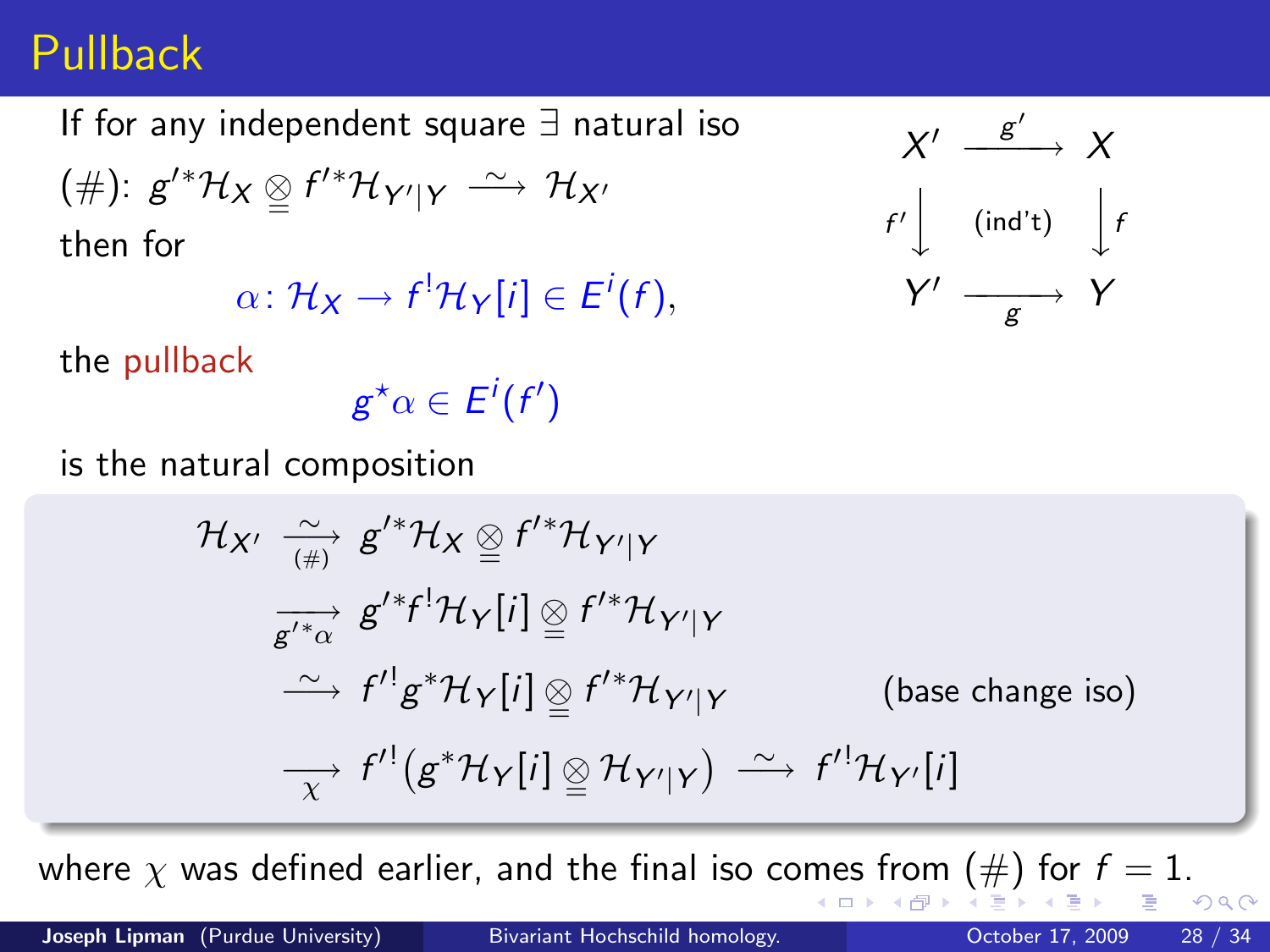# Verifying the axioms

Verification of the axioms  $(A_7)$  amounts to verifying commutativity of various diagrams involving combinations of maps (discussed above) coming from Grothendieck Duality.

This verification becomes more complicated as the number of integers in ? increases. For  $(A_{123})$  one gets a diagram which has to be split up into 12 subdiagrams, whose commutativity takes several pages to establish.

Carrying all this out (not to mention the more complicated transitivity theorem) reveals some of the wealth of the formalism of Duality—a formalism based on Grothendieck's notion of six operations.

But the tedium involved drives me to keep raising the following questions: Is there a "coherence" theorem guaranteeing that all diagrams

of a certain form, built up from the axioms, must commute?

Or an algorithm for deciding whether or not such diagrams commute?

Or, at least, could one train a computer to become an expert assistant in the task? ( □ ) ( <sub>□</sub> ) (

<span id="page-28-0"></span> $QQ$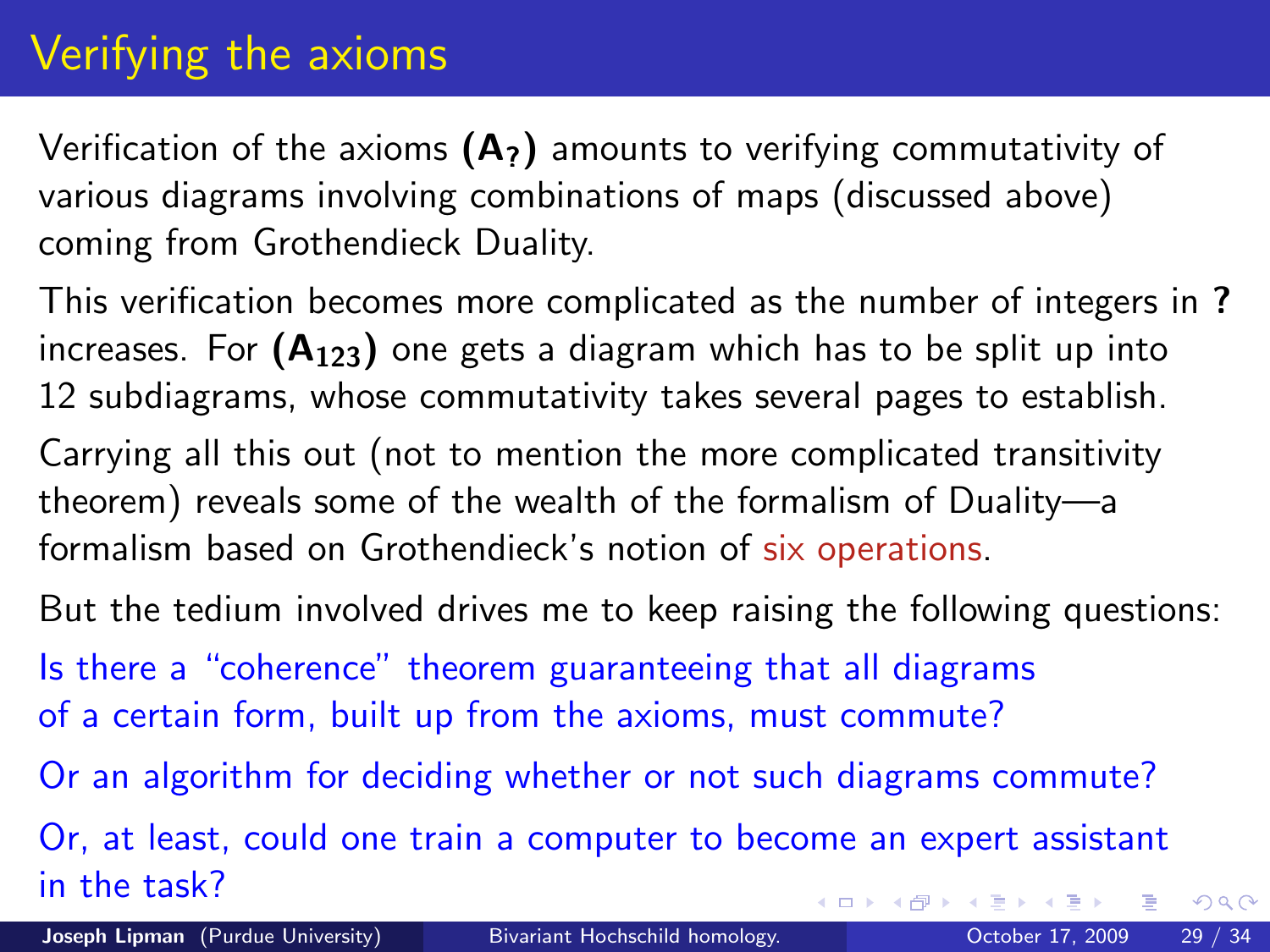Theorem (Orientation and pullback)

The fundamental class is compatible with base change: Let



be an independent square, with f flat. Then

$$
g^{\star}(\mathbf{c}_f)=\mathbf{c}_{f'}.
$$

The proof involves, again, many commutativities.

<span id="page-29-0"></span> $200$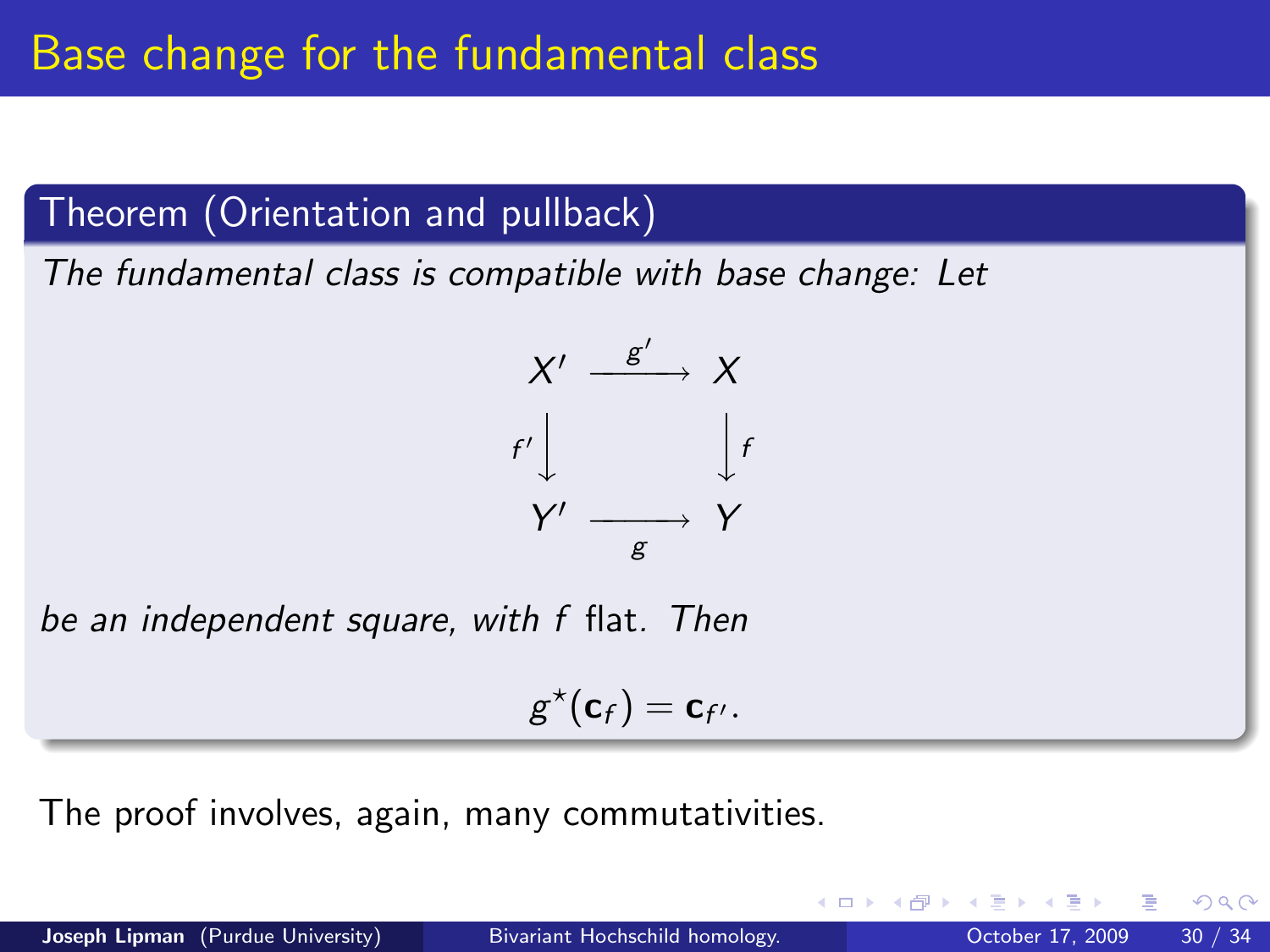# 5. Bivariant Hochschild cohomology ring

"Bivariance" comes from associated contra- and covariant graded functors. In the present case, one has the Hochschild cohomology of  $X \in S$ :

$$
\mathsf{HH}^i(X) := \mathsf{HH}^i(X \xrightarrow{\mathrm{id}} X) = \mathsf{Ext}^i_X(\mathcal{H}_X, \mathcal{H}_X)
$$

The cup product

$$
\smile\,:\; \mathsf{HH}^i(X) \otimes \mathsf{HH}^j(X) \to \mathsf{HH}^{i+j}(X)
$$

is the product associated to the composition  $X\stackrel{\mathsf{id}}{\rightarrow} X\stackrel{\mathsf{id}}{\rightarrow} X.$  It is just the usual Yoneda product.

There are pull back homomorphisms

$$
f^* \colon \operatorname{HH}\nolimits^i(X) \to \operatorname{HH}\nolimits^i(X')
$$

for every *étale* morphism  $f: X' \to X$ .

These operations give HH<sup>\*</sup> the structure of a graded-ring-valued contravariant functor for étale morphisms.

Joseph Lipman (Purdue University) [Bivariant Hochschild homology.](#page-0-0) Charles Cotober 17, 2009 31

<span id="page-30-0"></span>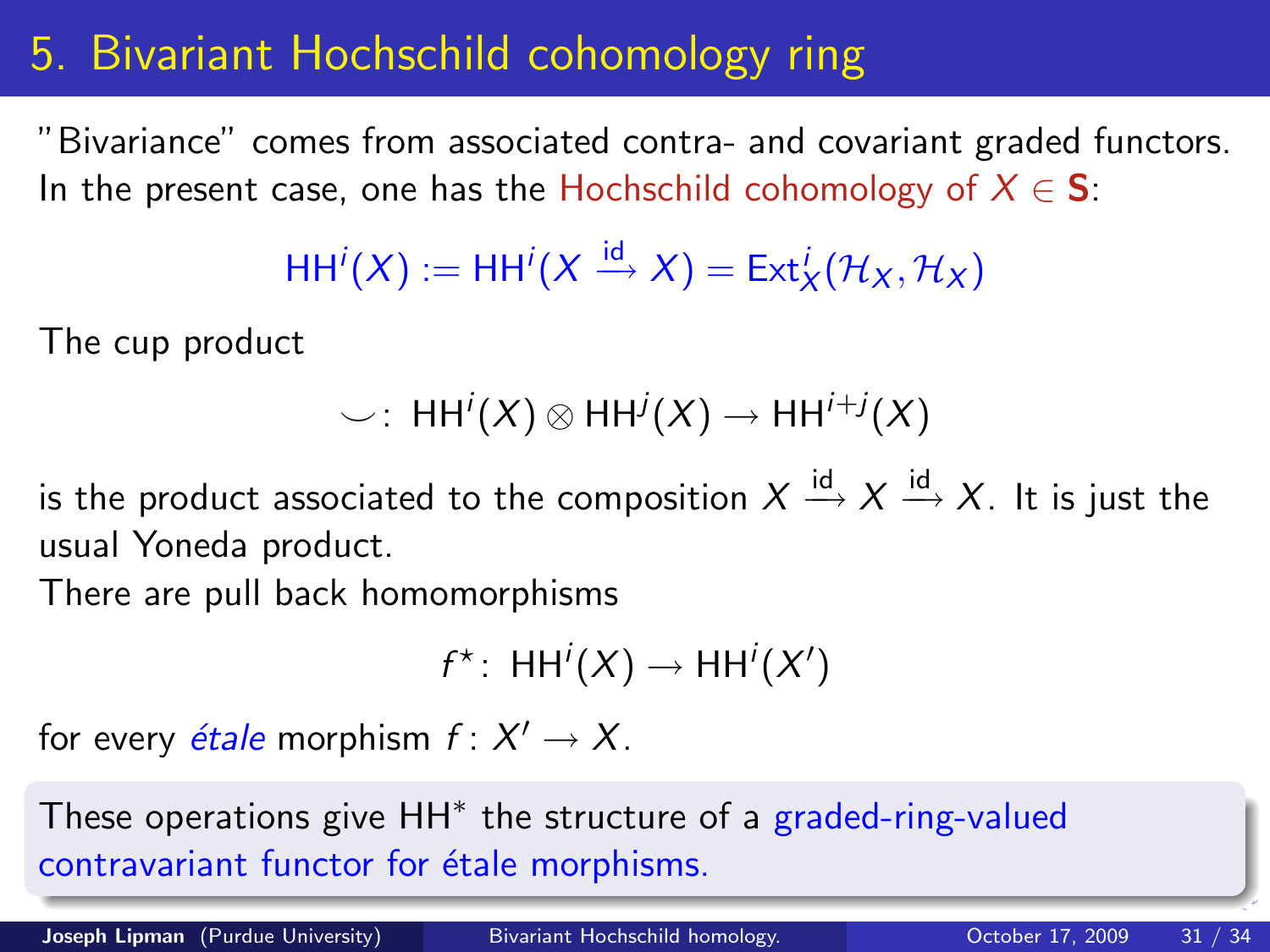# Bivariant Hochschild homology modules

The associated covariant functor, the Hochschild homology of  $X \in S$ , is

$$
HH_i(X) := HH^{-i}(X \xrightarrow{x} S) = Ext_X^{-i}(\mathcal{H}_X, x^1\mathcal{O}_S).
$$

The cap product

$$
\frown: \, HH^i(X) \otimes HH_j(X) \to HH_{j-i}(X)
$$

is the product for the composition  $X\stackrel{\mathsf{id}}{\longrightarrow} X\stackrel{\mathsf{x}}{\rightarrow} S.$  It makes HH $_*$  into a graded module over the graded ring HH<sup>\*</sup>.

Associated to the composition  $X' \xrightarrow{f} X \xrightarrow{\times} S$ , with  $f$  proper, there are push forward homomorphisms

$$
f_{\star}\colon \operatorname{HH}_i(X')\to \operatorname{HH}_i(X).
$$

These make HH<sup>∗</sup> a covariant functor for proper maps.

The axioms imply additional relations here. For example,  $(A_{123})$  gives

$$
f_{\star}(f^{\star}(\beta) \frown \alpha) = \beta \frown f_{\star}(\alpha) \quad (f \text{ proper}).
$$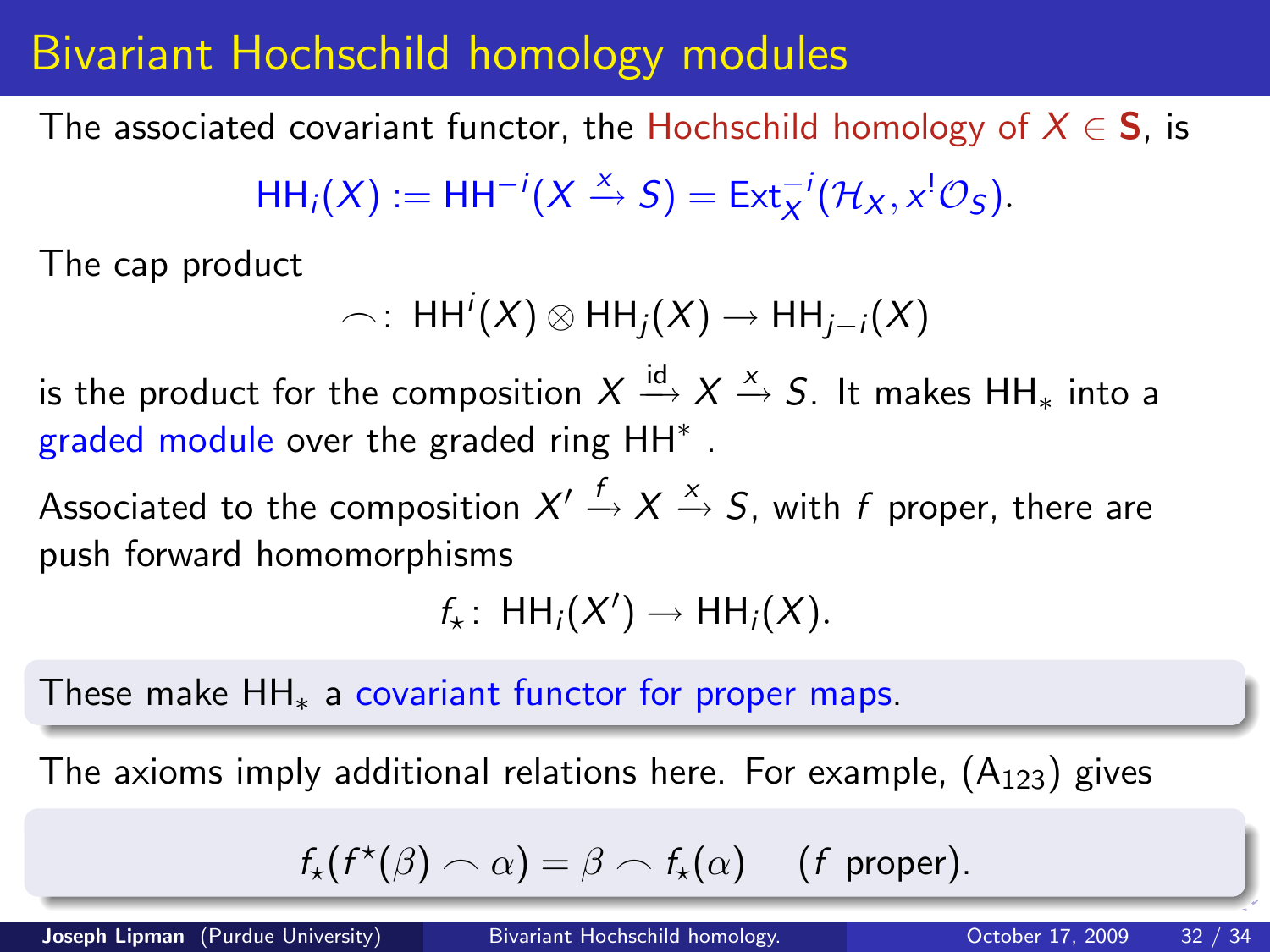## Smooth maps

For smooth  $x: X \rightarrow S$ , our HH<sub>\*</sub> agrees with the one studied by Căldăraru in recent years. His  $HH^*$  is a retract of the one here.

In the smooth case, the fundamental class is, as before, a canonical iso

 $\Omega^n_x \stackrel{\sim}{\longrightarrow} x^! \mathcal{O}_S$  (*n* = relative dimension).

If, furthermore,  $S =$  Spec k with k a field of characteristic 0, then one has the Hochschild-Kostant-Rosenberg isomorphism

$$
\mathcal{H}_X\cong\bigoplus_{p=0}^n\Omega_X^p[p]
$$

A brief computation using these isos yields canonical isos (for  $i \in \mathbb{Z}$ )

$$
\mathsf{HH}_{i}(X)\cong \bigoplus_{p-q=i}\mathsf{H}^{p}(X,\Omega_{X}^{q})
$$

Joseph Lipman (Purdue University) [Bivariant Hochschild homology.](#page-0-0) Corober 17, 2009 33